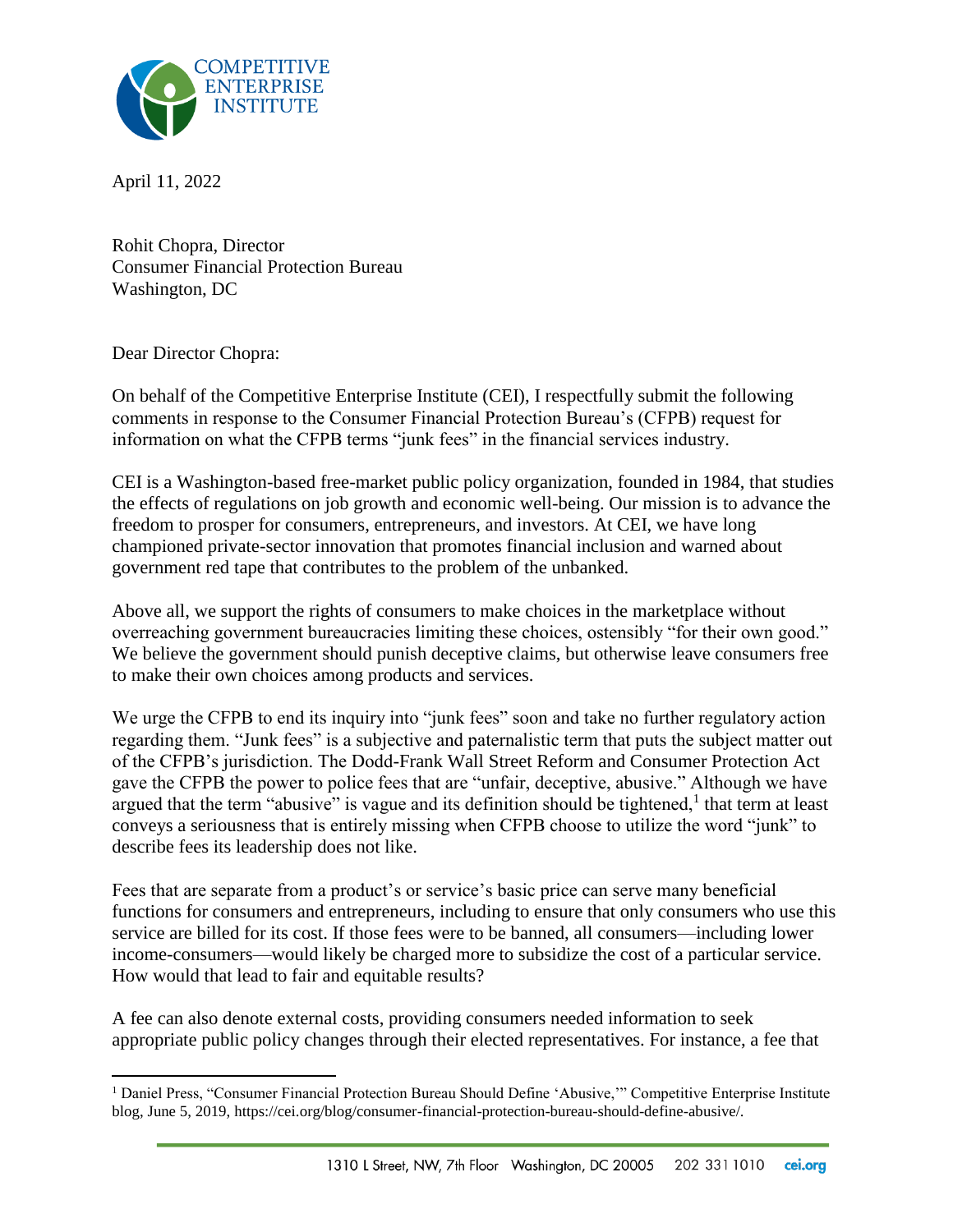discloses a tax on a product or service lets consumers know the parties responsible for the costs they are paying.

Most importantly, fees convey price signals that increase transparency and give consumers important information in their decisions about products and services. As American Enterprise Institute economist and senior fellow Stan Veuger points out, if regulators "blur the price signals" by banning or heavily restricting fees, consumers "won't get to the optimal outcome."<sup>2</sup>

Since this request for information takes a particular interest in—and animus toward—overdraft fees by banks and credit unions, I am enclosing recent congressional testimony on the subject by Todd Zywicki, professor of law at the Antonin Scalia Law School of George Mason University and a board member of CEI. Professor Zywicki was also chair of the CFPB Taskforce on Federal Consumer Financial Law, which released comprehensive recommendations last year to improve consumer welfare. In his congressional testimony, he documents a) the significant benefits that overdraft protection has provided to consumers and b) the competition in the financial market that gives consumers alternatives to fees:

Historically, overdraft protection was a courtesy that banks reserved only for its most elite customers, typically high-income professionals and others who had personal connections to bank managers. Ordinary consumers, by contrast, were typically forced to deal with the inconvenience, embarrassment, and in some instances threat of criminal prosecution, of bounced checks, NSF fees, and declined payments. Over time, however, financial institutions developed automated overdraft protection programs that have reduced the risk and cost of providing overdraft services and eliminated the traditional subjectivity and selectivity of discretionary overdraft protection programs, thereby expanding eligibility to virtually all bank customers regardless of income or status.

Thank you for this opportunity to present the views of the Competitive Enterprise Institute on this important matter. If you or your staff should have any questions, please feel free to contact me by phone or email.

Sincerely,

 $\overline{\phantom{a}}$ 

John Berlau Senior Fellow Competitive Enterprise Institute (202) 331-2272 john.berlau@cei.org

<sup>2</sup> Author's interview with Stan Veuger, April 8, 2022.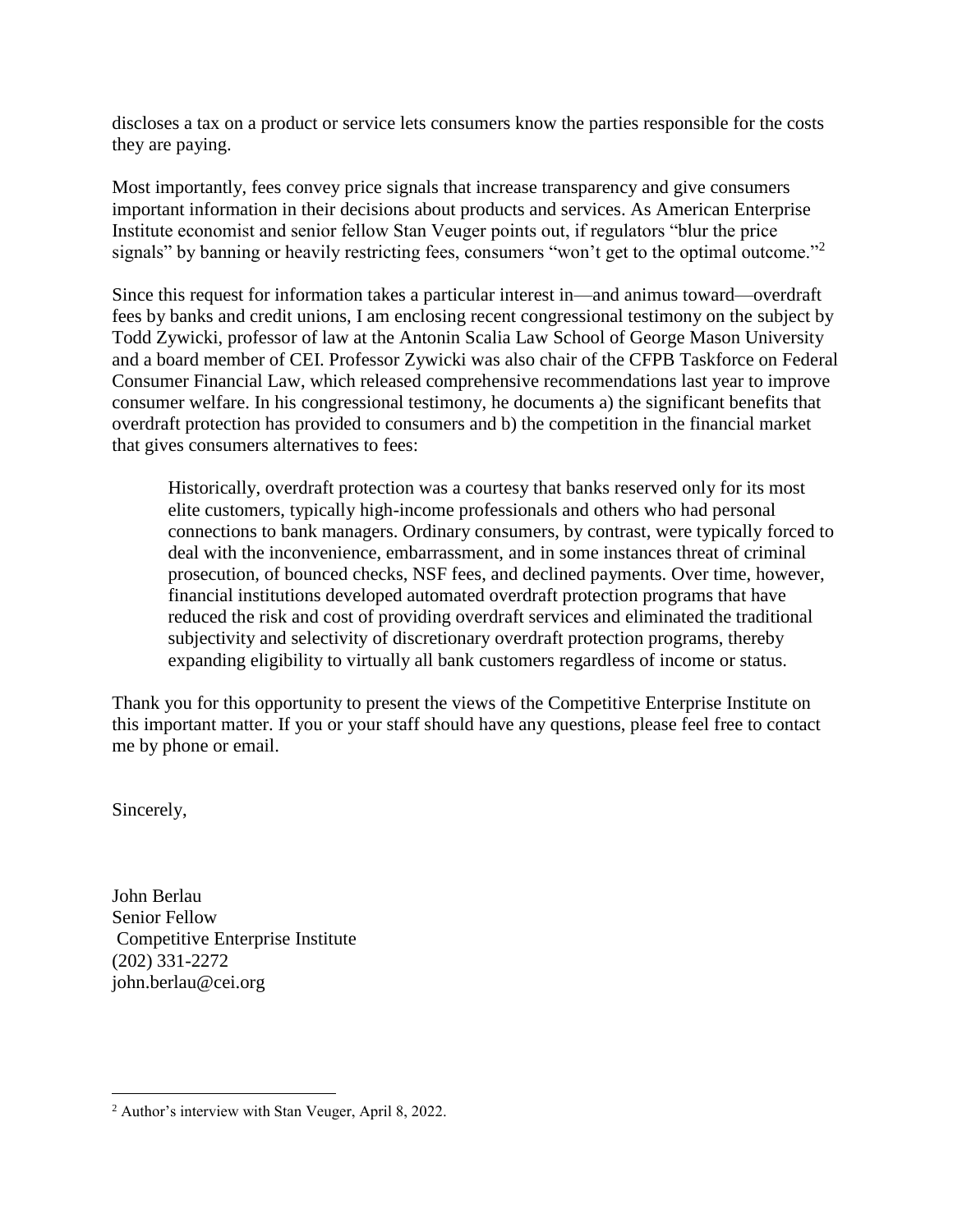



Testimony of Professor Todd Zywicki Presented to The House of Representatives Committee on Financial Services Subcommittee on Consumer Protection and Financial Institutions "The End of Overdraft Fees? Examining the Movement to Eliminate the Fees Costing Consumers Billions"

Thursday, March 31, 2022

George Mason University Foundation Professor of Law Antonin Scalia Law School Research Fellow, Law & Economics Center

[Tzywick2@gmu.edu](mailto:Tzywick2@gmu.edu)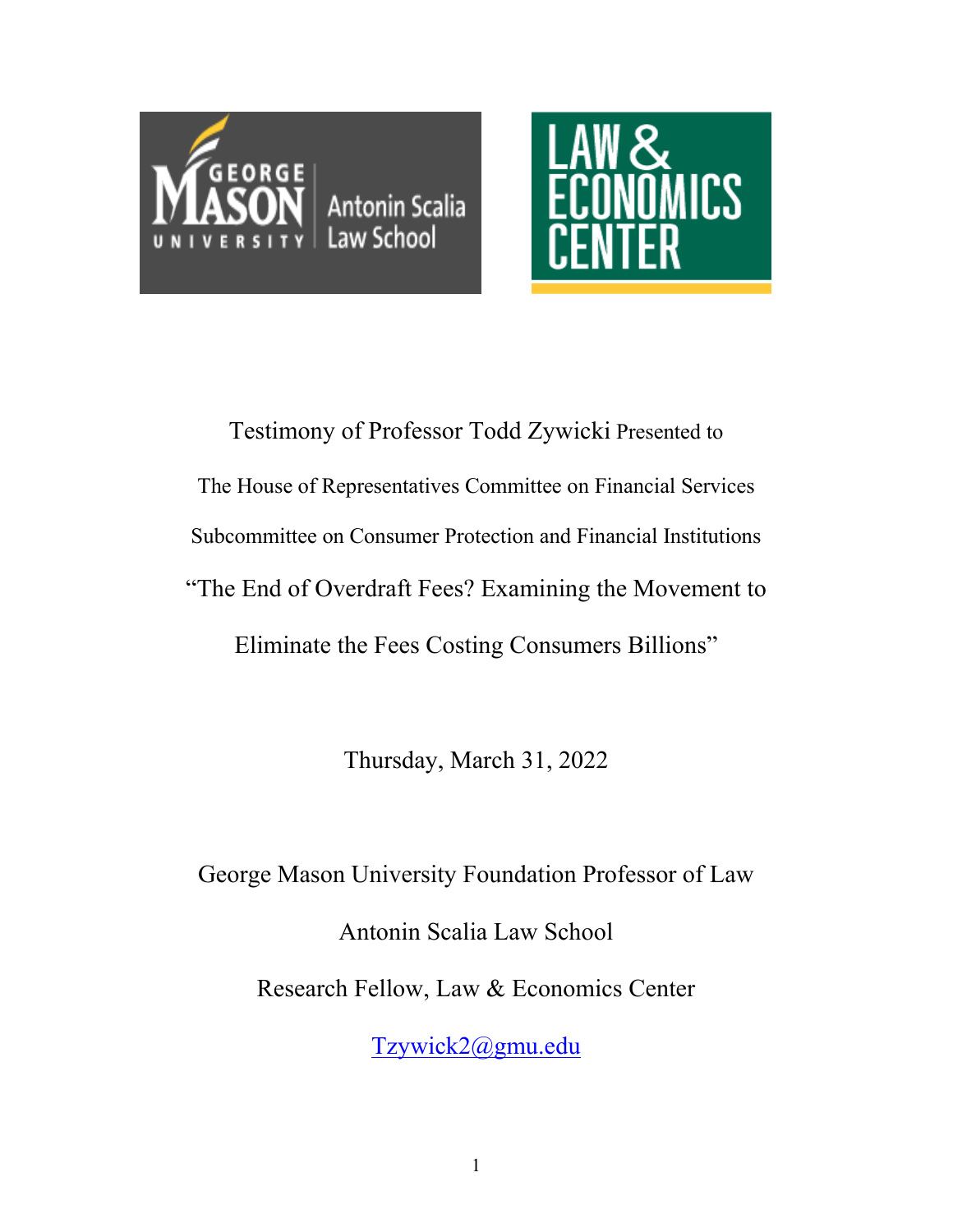Chairman Perlmutter, Ranking Member Luetkemeyer, and Members of the Committee:

I am Todd Zywicki. I am George Mason University Foundation Professor at Antonin Scalia Law School and Research Fellow of the Law & Economics Center. From 2020-2021 I served as the Chair of the CFPB's Taskforce on Consumer Financial Law and from 2003-2004 I served as the Director of the Office of Policy Planning at the Federal Trade Commission. I am also co-author of *Consumer Credit and the American Economy* (Oxford 2014) and the author of four articles on the economics and regulation of bank overdraft protection, including *The Economics and Regulation of Bank Overdraft Protection*, 69 WASHINGTON & LEE L. REV. 1141 (2012) and *Payday Lending, Bank Overdraft Protection, and Fair Competition at the Financial Protection Bureau*, 33 REV. BANKING & FIN. LAW 235 (2013), co-authored with former Comptroller of the Currency Robert Clarke. I appear voluntarily today in my personal capacity and do not speak on behalf or represent any other party.

I appear today to address the issue of bank overdraft protection, its usage by consumers, and the potential costs and benefits of new or additional regulations on its usage and access by consumers. Most regulatory and legislative attention has focused on the use of overdraft protection by more frequent and heavier users of the product, such as those who use overdraft protection ten or more times per year and those consumer will be the focus of my attention today. This has been an area of regulatory scrutiny for some time and the new CFPB Director Rohit Chopra has stated that fees charged for usage overdraft protection as an example of a "junk fee" on consumer financial products that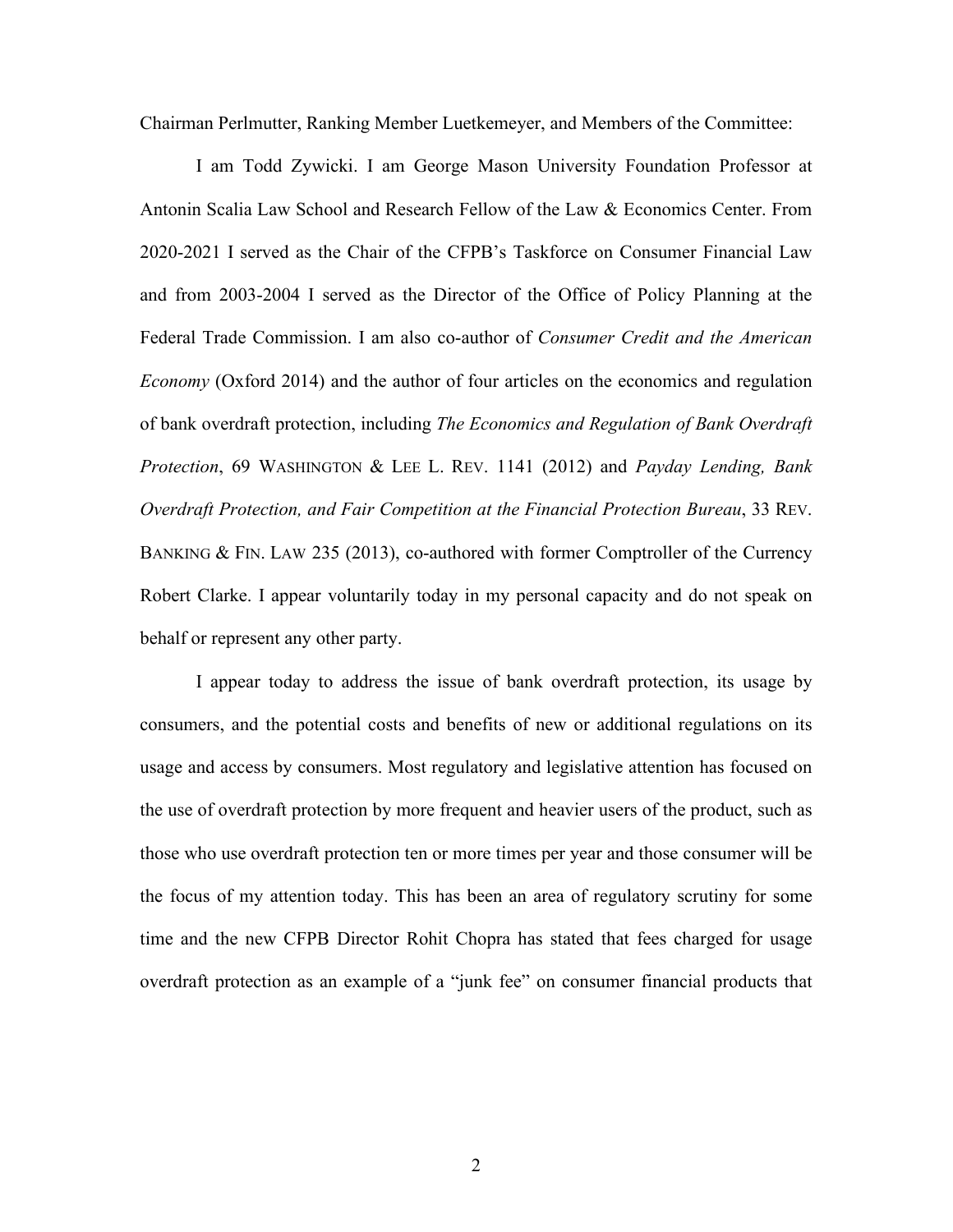financial institutions use to "feast on their customers."[1](#page-4-0) Congress has also been considering legislation that would impose new limits on consumer use of overdraft protection and the fees that could be assessed in connection with those services. $2$ 

To be sure, all consumers—myself included—are often frustrated by dealing with banks and the various fees and complexities associated with modern consumer financial products. But exasperation is not a sound basis for policy and merely labeling these charges as "junk fees" obscures the more nuanced reality of the role they provide in efficiently pricing the risk of consumer financial services, increasing access to historically-underserved individuals and communities, and preventing inefficient and unfair cross-subsidies among various consumers.<sup>[3](#page-4-2)</sup> Ill-considered new regulations on overdraft fees not only could harm consumers overall but by limiting the ability of banks accurately to price the risk of offering these services would have the greatest adverse effect on responsible lower-income, younger, higher-risk, and other marginal consumers who would likely find themselves facing higher bank fees, higher mandatory minimum balance requirements, and reduced access to banking services in general.

Reduced revenue from overdraft protection would also have direct safety and soundness implications for financial institutions, but would have a particularly large adverse effect on many smaller institutions, such as community banks and credit unions. Larger mega-banks offer a wider variety of products and services, thus they will have access to multiple revenue sources to offset any reduction is overdraft protection

<span id="page-4-0"></span><sup>1</sup> *See* Rohit Chopra, *Prepared Remarks of CFPB Director Rohit Chopra on the Junk Fees RFI Press Call* (Jan. 26, 2022), [https://www.consumerfinance.gov/about-us/newsroom/prepared-remarks-of-cfpb-director](https://www.consumerfinance.gov/about-us/newsroom/prepared-remarks-of-cfpb-director-rohit-chopra-on-the-junk-fees-rfi-press-call/)[rohit-chopra-on-the-junk-fees-rfi-press-call/.](https://www.consumerfinance.gov/about-us/newsroom/prepared-remarks-of-cfpb-director-rohit-chopra-on-the-junk-fees-rfi-press-call/)

<span id="page-4-1"></span><sup>&</sup>lt;sup>2</sup> See H.R. 4277 "Overdraft Protection Act of 2021," 117<sup>th</sup> Congress (June 30, 2021).

<span id="page-4-2"></span><sup>3</sup> *See* Howard Beales and Todd Zywicki, *Junk Fees or Junk Policy?*, THEHILL.COM (March 21, 2022), *available in* [https://thehill.com/blogs/congress-blog/politics/599085-junk-fees-or-junk-policy?rl=1.](https://thehill.com/blogs/congress-blog/politics/599085-junk-fees-or-junk-policy?rl=1)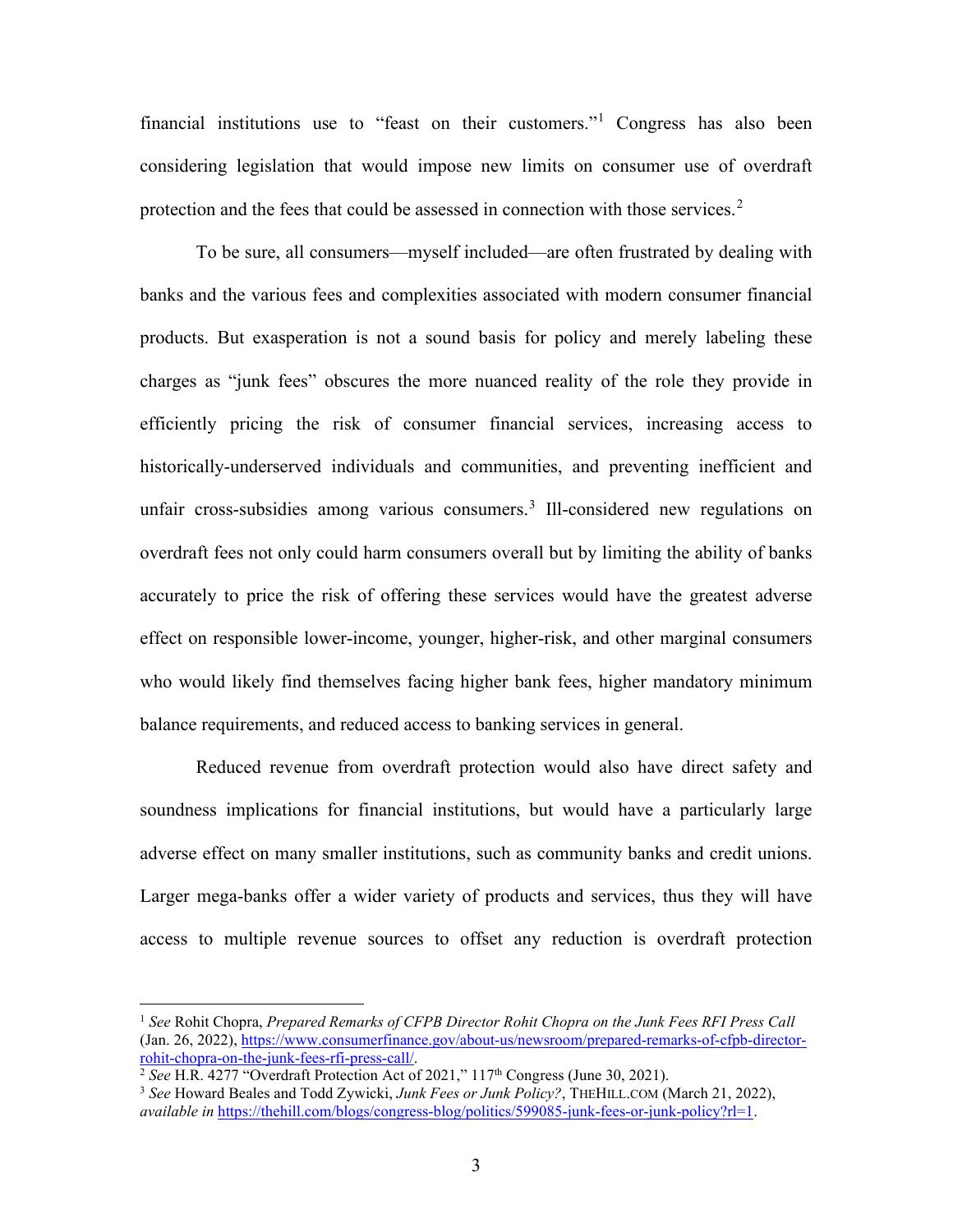revenues. Smaller institutions, by contrast, are in general appear to be more dependent on fees generated from the provision of overdraft protection and will have more difficulty recovering lost fee revenues without significant harm to their competitive position (such as by reducing access to free checking).

Assessing the desirability of any new consumer protection regulation on overdraft protection or any other issue requires a three-step analysis that asks the following questions<sup>[4](#page-5-0)</sup>:

<span id="page-5-2"></span>(1) Is there a market failure?

(2) Is there a feasible solution to address the market failure?

(3) Will the benefit of the proposed intervention exceed the costs, including all unintended consequences associated with the intervention?

Applying this analysis to the question of new regulations on overdraft protection reveals the complexities and tradeoffs that are associated and suggest care to ensure that well-intentioned new regulatory interventions do not harm consumers, especially more vulnerable consumers.

<span id="page-5-3"></span>Historically, overdraft protection was a courtesy that banks reserved only for its most elite customers, typically high-income professionals and others who had personal connections to bank managers.<sup>[5](#page-5-1)</sup> Ordinary consumers, by contrast, were typically forced to deal with the inconvenience, embarrassment, and in some instances threat of criminal prosecution, of bounced checks, NSF fees, and declined payments. Over time, however, financial institutions developed automated overdraft protection programs that have

<span id="page-5-0"></span><sup>4</sup> *See* CONSUMER FINANCIAL PROTECTION BUREAU, 1 TASKFORCE ON FEDERAL CONSUMER FINANCIAL LAW

<span id="page-5-1"></span><sup>&</sup>lt;sup>5</sup> See Todd J. Zywicki, *The Economics and Regulation of Bank Overdraft Protection*, 69 WASH. & LEE. L. REV. 1141 (2012).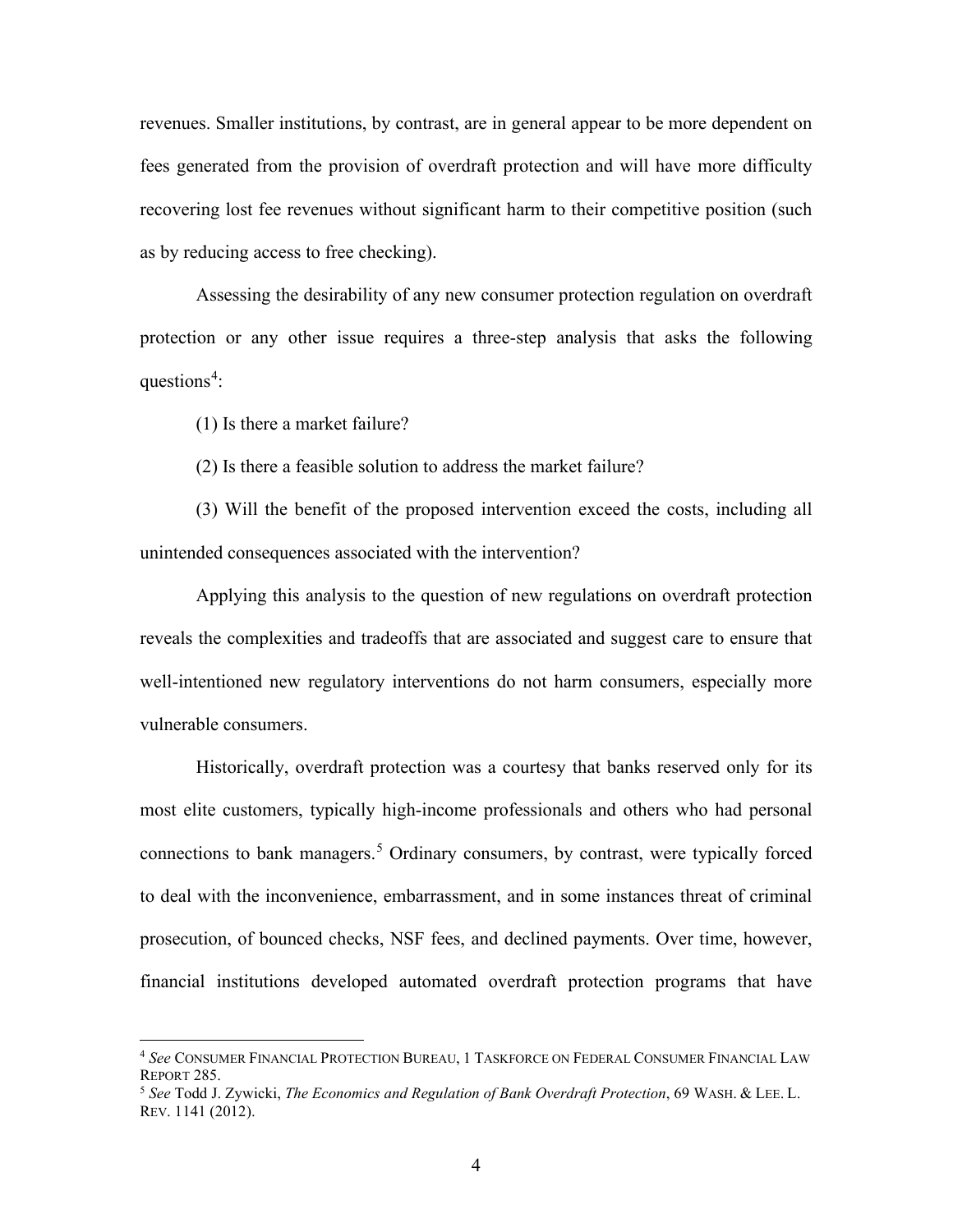reduced the risk and cost of providing overdraft services and eliminated the traditional subjectivity and selectivity of discretionary overdraft protection programs, thereby expanding eligibility to virtually all bank customers regardless of income or status. Today, 92.9% of banks and 60.9% of credit unions operate overdraft programs and at those financial institutions that offer overdraft programs, decisions are largely automated.<sup>[6](#page-6-0)</sup>

In this testimony I will briefly examine four issues: (1) Are there information problems with consumer understanding about overdraft protection that could be improved by new disclosure requirements and the like, (2) Why do consumers use overdraft protection, (3) What are the characteristics of consumers who use overdraft protection frequently, and (4) What would be the potential costs or harms to consumers from new regulations that would restrict their access to overdraft protection usage.

#### **I. Do Consumers Understand Overdraft Fees and When They Incur Them?**

Director Chopra has suggested a problem with overdraft fees and other comparable fees (such as late fees on credit cards) is that they are "back-end" fees that consumers cannot fully appreciate when they shop for financial services and cannot easily avoid incurring. Similarly, the Overdraft Protection Act of 2021 provides for new and revised disclosures by banks of fees related to overdraft transactions, including new required disclosures at the time of account opening and ongoing alerts and notifications with respect to ongoing usage of overdraft services and fees those services involve.

<span id="page-6-0"></span><sup>6</sup> *See* CONSUMER FINANCIAL PROTECTION BUREAU, DATA POINT: CHECKING ACCOUNT OVERDRAFT AT FINANCIAL INSTITUTIONS SERVED BY CORE PROCESSORS 3 (Dec. 2021) (Data Point No. 2021-11).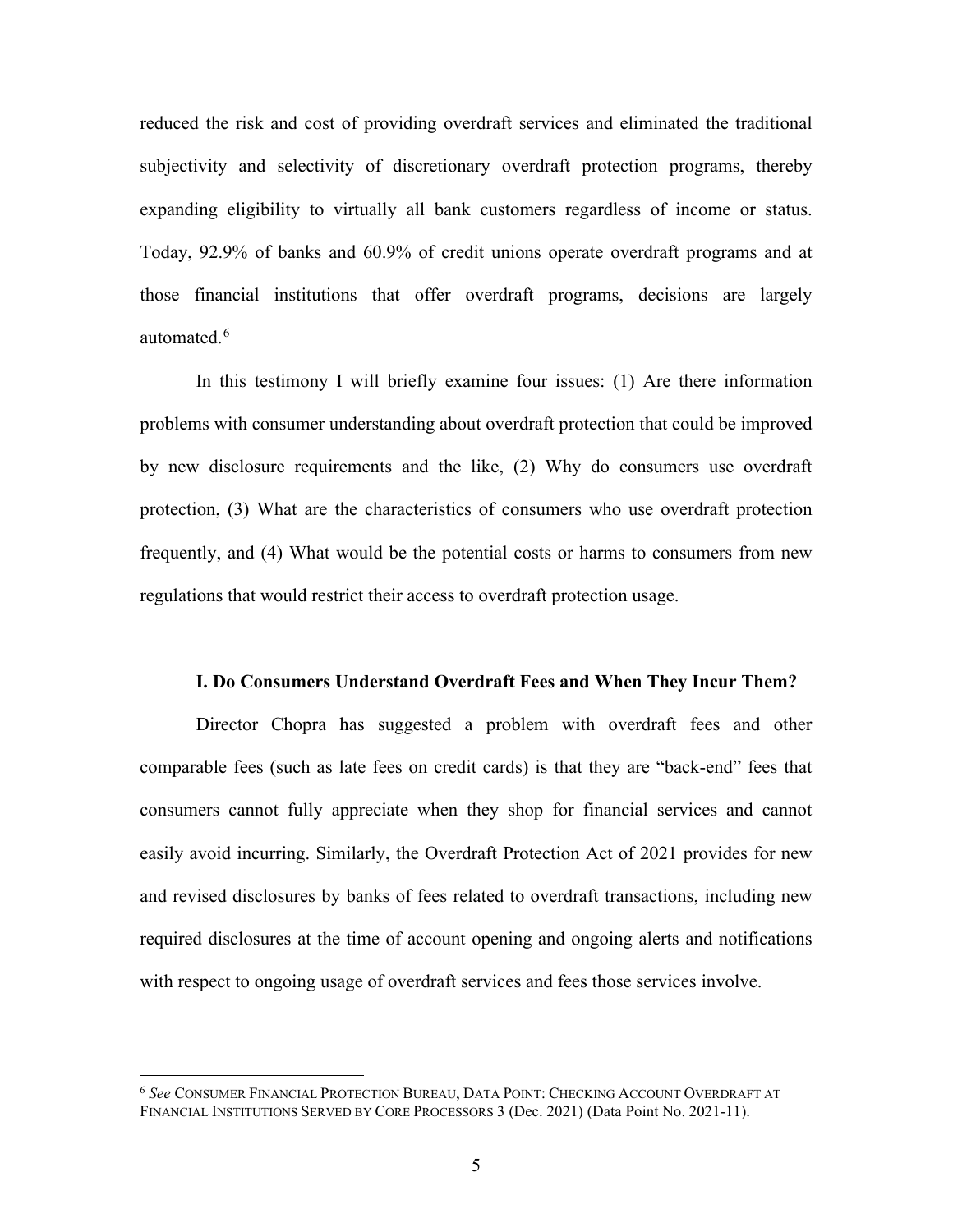It is generally accepted that disclosure requirements today for consumer financial services are unfathomably bewildering and multitudinous.[7](#page-7-0) *Ceteris paribus*, in making any decision about a consumer financial product or service, more information is generally preferable to less and information-based regulations that respect consumers' preferences and different circumstances are generally superior to prescriptive rules that ban products or dictate prices or other substantive terms. [8](#page-7-1) But as with most good things in life, too much information can overload of our time and attention, bury important information in a sea of trivialities, or provide generally useful information at wrong time when it is not relevant to the particular decision at hand. These limits on consumer attention and interest raise the question of how much information consumers should receive specifically about overdraft protection at the time of account opening and how much information should be required to be provided to them on an ongoing basis.

When a consumer opens a new bank account, he or she is presented with an intimidating stack of papers to read and process, of which terms and conditions of overdraft programs is just one of those provisions. How important are those disclosures to the average consumer relative to other disclosures? To begin with the obvious point—the overwhelming majority of bank consumers never or rarely overdraft their accounts.<sup>[9](#page-7-2)</sup> According to analysis by the CFPB in 2017, for example, 66.6% of accounts in their sample never overdrafted their account and another 14.5% overdrafted just 1-3 times during that time. In addition, inadvertent overdrafters are often granted fee waivers upon

<span id="page-7-0"></span><sup>7</sup> *See* CFPB TASKFORCE REPORT, *supra* note [4,](#page-5-2) at Vol. 1, Ch. 7. 8 *Id.* at 296.

<span id="page-7-1"></span>

<span id="page-7-2"></span><sup>9</sup> *See* Zywicki, *Economics and Regulation of Bank Overdraft Protection*, *supra* note [5.](#page-5-3)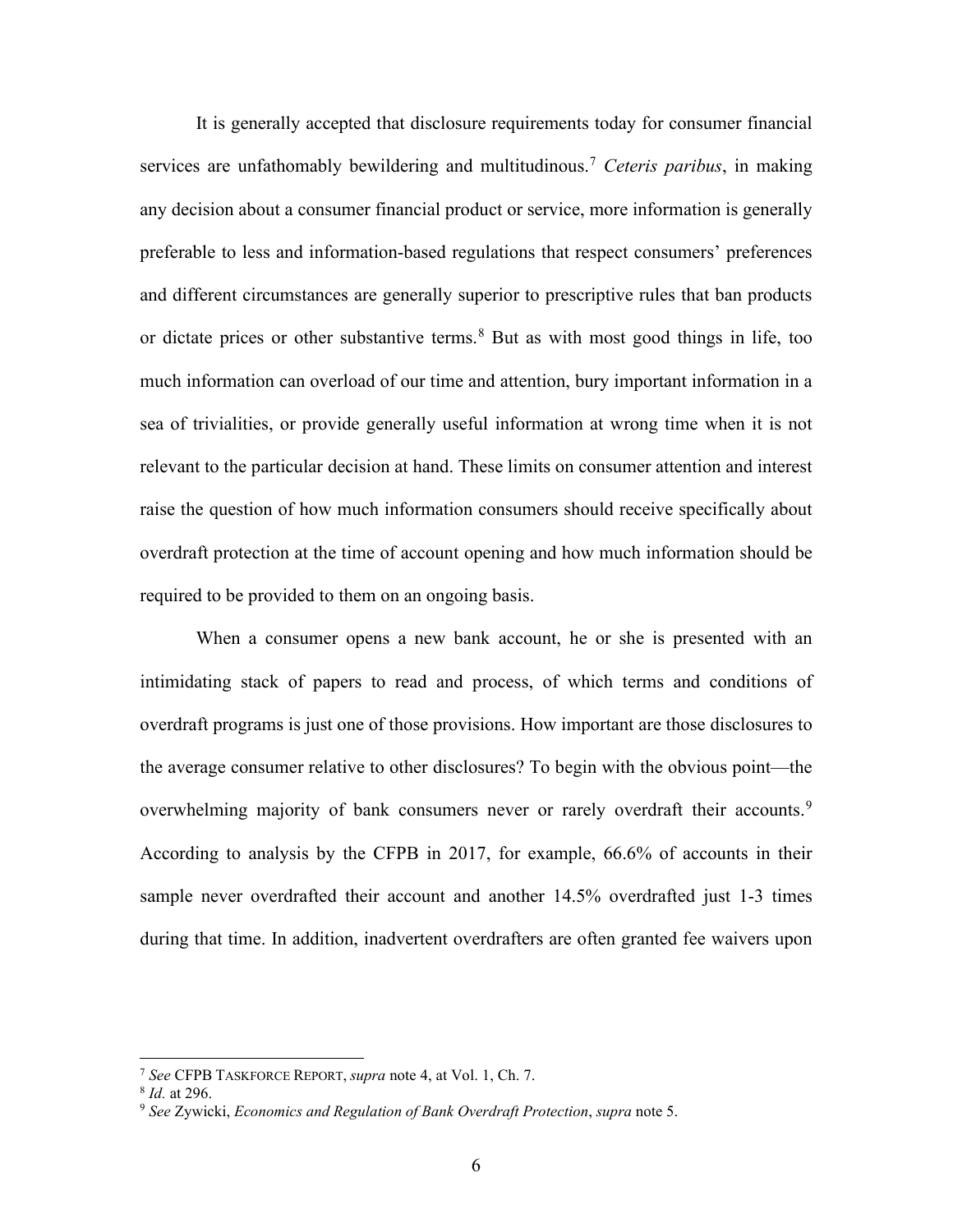request.[10](#page-8-0) This suggests that for roughly 80% of consumers, up-front disclosure about specific terms and conditions of a bank's overdraft program would provide little benefit but could run the risk of distracting them or making it more difficult for those consumers to focus on the terms and conditions they do care about, such as customer service, branch locations, security and fraud protection, monthly fees, interest rates, mandatory minimum balance requirements, debit card terms, mobile banking, or other attributes.<sup>[11](#page-8-1)</sup> In addition to these factors, many consumers today also say they value information about environmental sustainability, diversity in bank leadership, and community involvement.<sup>[12](#page-8-2)</sup>

According to one analysis, for example, most consumer can only focus on two or three criteria when shopping for a bank account information, and information about a bank's overdraft fee program ranked fifth on that list ("low or no overdraft fee" services ranked even lower for the typical consumer when shopping for a bank account).<sup>[13](#page-8-3)</sup> Simply adding more required disclosures, especially one of minimal importance to most consumers, to the already-large stack of papers that consumers receive at account opening, therefore, is unlikely to benefit them.

<span id="page-8-0"></span><sup>10</sup> *See* Jason Scott Johnston and Todd J. Zywicki, *The CFPB's Arbitration Study: A Summary and Critique*, 35(5) BANKING AND FIN. SERVS. POL'Y REPORT 9 (2016) (providing data from one regional bank on fee refunds for overdraft protection and other services); G. Michael Flores, *An Assessment of Usage of Overdraft Protection by American Consumers*, AMERICAN BANKERS ASSOCIATION 23 April 2017) (noting that 28% of all overdraft fees were waived or refunded). Flores further notes that once fee waivers and refunds are considered, even though the disclosed average fee is \$35.50 per overdraft, the average *assessed* fee was \$25.56. As noted below, he also finds that lower-income customers were more likely to have fees waived than higher-income consumers.

<span id="page-8-1"></span><sup>11</sup> *See* Lyle Daly, *Study: What Consumers Really Want from Banks*, THE ASCENT (Dec. 19, 2020), *available in* [https://www.fool.com/the-ascent/research/study-what-consumers-really-want-from](https://www.fool.com/the-ascent/research/study-what-consumers-really-want-from-banks/#:%7E:text=Competitive%20interest%20rates%20are%20important,giving%20back%20to%20the%20community)[banks/#:~:text=Competitive%20interest%20rates%20are%20important,giving%20back%20to%20the%20c](https://www.fool.com/the-ascent/research/study-what-consumers-really-want-from-banks/#:%7E:text=Competitive%20interest%20rates%20are%20important,giving%20back%20to%20the%20community) [ommunity.](https://www.fool.com/the-ascent/research/study-what-consumers-really-want-from-banks/#:%7E:text=Competitive%20interest%20rates%20are%20important,giving%20back%20to%20the%20community)

<span id="page-8-2"></span><sup>12</sup> *Id.*

<span id="page-8-3"></span><sup>13</sup> *See* NOVANTAS, UNDERSTANDING CONSUMER CHOICE: A REVIEW OF CONSUMER OVERDRAFT BEHAVIORS 21 (2015). Notably, that list did not include many other relevant attributes such as quality of customer service, security and fraud protection, or environmental and social factors.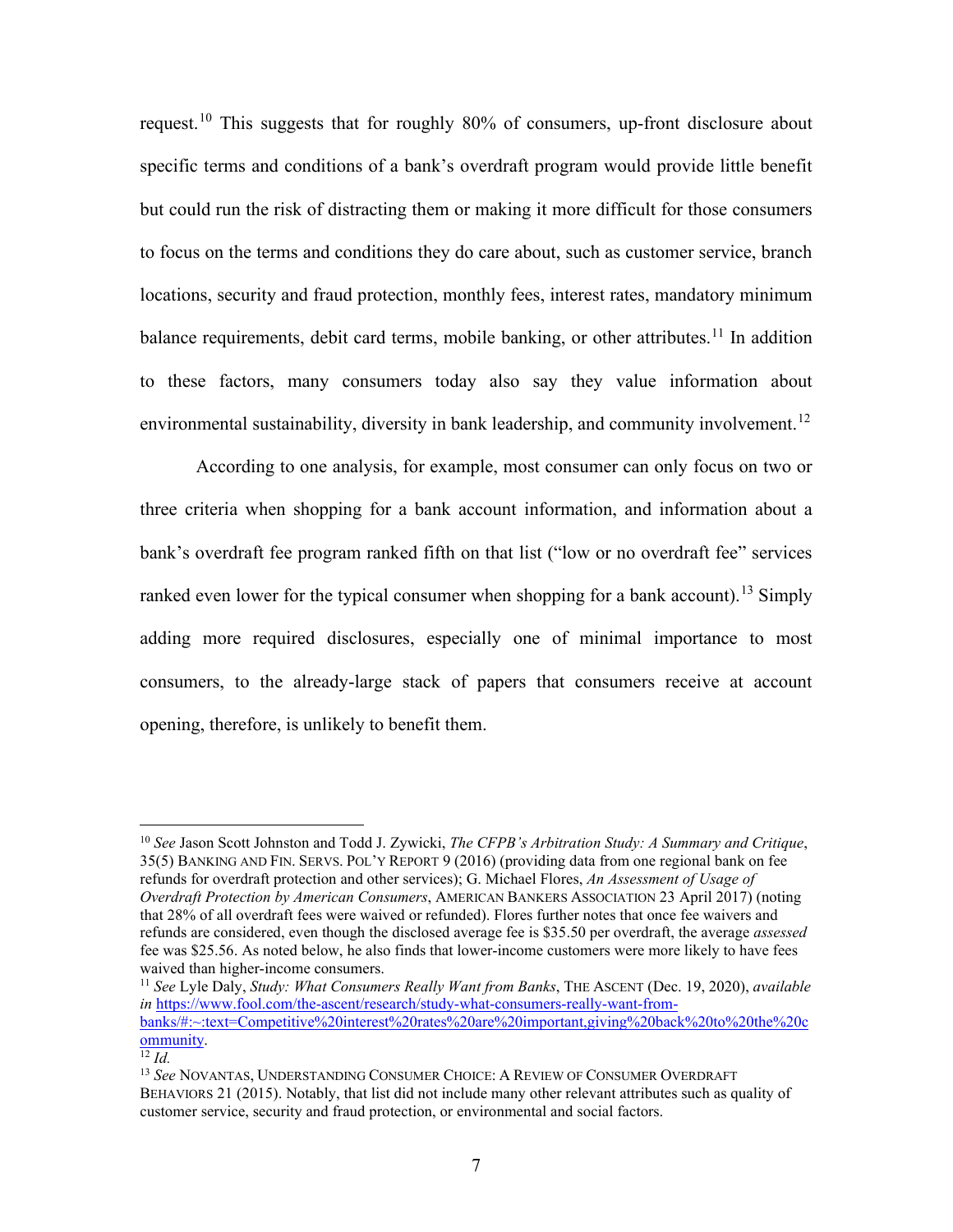<span id="page-9-2"></span>Moreover, while there has been much public and regulatory focus on the annoyance and unfairness of occasional surprise overdraft fees when someone unsuspectingly overdraws their account, surveys indicate that frequent users of overdraft protection are much more active in monitoring their accounts to check their balances and outstanding transactions than those who rarely use overdraft.<sup>[14](#page-9-0)</sup> As a result, those who overdraft their accounts more frequently (more than 10 times per year) state that when they overdraft, they know their account balance is running low and either "hoped" an expected deposit would post to their account before a purchase they made or knew they were running low and used overdraft protection to make sure their payment cleared.<sup>[15](#page-9-1)</sup> Few consumers who use overdraft protection frequently, therefore, seem to be doing so because they are unaware of either the risk or expected cost of overdrafting, but instead are doing so as a calculated gamble with respect to the timing of a credit and/or debit or as insurance to make sure a payment goes through without being declined. Enhanced real-time alerts (which many financial institutions offer already) could assist some consumers from incidentally overdrafting their accounts but they are unlikely to be of particular value to frequent users of overdraft protection for whom most overdrafts dod not come as a complete surprise.

Moreover, the observation that a disproportionately large amount of overdraft usage and fees are generated by a disproportionately small number of consumers is not unique to overdraft protection usage. Such patterns of consumer behavior are common across retail industries, including retail banking, and is known as the Pareto Principle or

<span id="page-9-0"></span><sup>14</sup> *See* INDEP. CMTY. BANKERS OF AM., THE ICBA OVERDRAFT PAYMENT SERVICES STUDY (2012); NOVANTAS, *supra*, at 6.

<span id="page-9-1"></span><sup>15</sup> NOVANTAS, *supra*, at 6.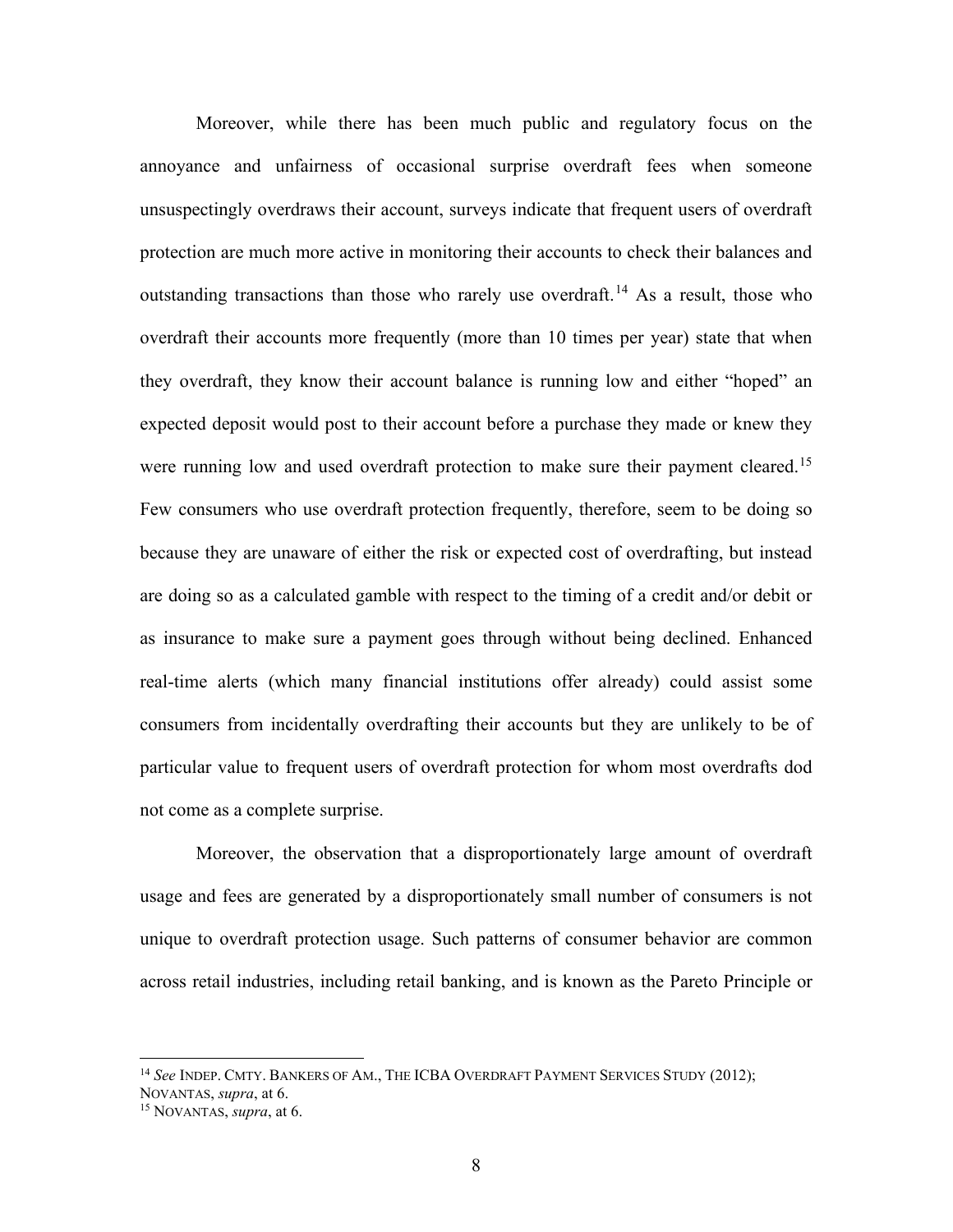<span id="page-10-3"></span>the "80-20 Rule."[16](#page-10-0) For example, an analysis that I conducted with Michael Flores of one community bank found that 83 percent of checking account balances are provided by only 14 percent of customers.<sup>[17](#page-10-1)</sup> Yet, at the typical bank the interest rate paid on deposits by high-balance customers are usually only slightly higher than for low-balance customers despite the higher profitability to the bank from high-balance customers and the resulting cross-subsidy from higher-balance customers to lower-balance.<sup>[18](#page-10-2)</sup>

## **II. Why Consumers Use Overdraft Protection**

Before taking any regulatory actions that could reduce the availability of overdraft protection to consumers, such as flat limits on the number of overdraft transactions a consumer could make in a given time period, it is crucial to understand why consumers use overdraft protection. As noted, available evidence suggests that consumers who use overdraft frequently do so knowing they have or may have insufficient funds to cover the payment. Consistent with that observation, available evidence also suggests that consumers use overdraft protection to purchase goods and services that are of high and urgent value and for which the inability to obtain necessary funds to make the transaction could impose significant hardship on the consumer and his or her family.

To test the proposition, Michael Flores and I obtained data from one mid-sized regional bank that provided Merchant Category Classification (MCC) codes for all customer transactions for which consumers used overdraft protection to make a purchase

<span id="page-10-0"></span><sup>16</sup> G. Michael Flores and Todd J. Zywicki, *Commentary on CFPB Report: Data Point: Checking Account Overdraft* (working paper Sept. 2014), *available in* <http://ssrn.com/abstract=2499716> <sup>17</sup> *Id.*

<span id="page-10-2"></span><span id="page-10-1"></span><sup>&</sup>lt;sup>18</sup> As discussed below, leaving aside efficiency considerations, cross-subsidies could raise concerns about regressive distributional effects if they were seen to systematically disadvantage lower-income customers at the expense of higher-income. This does not seem to be the case with overdraft protection usage.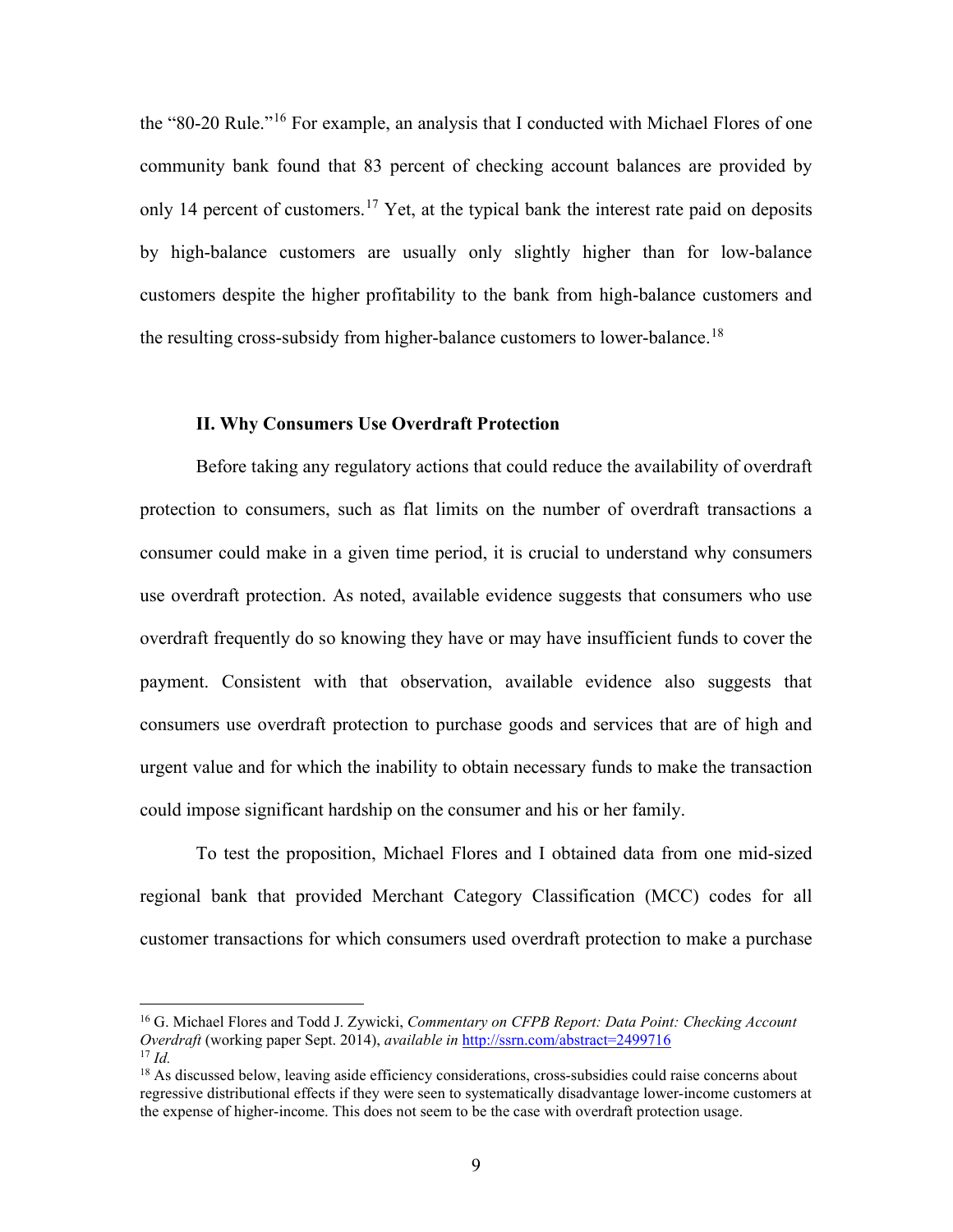between August 1, 2012 to July 31, 2013.[19](#page-11-0) We found of the 380 categories in the MCC code, the top 11 categories accounted for 60 percent of the transactions and 55 percent of the principal amount withdrawn. Based on these MCC codes, it appears that the majority of overdraft usage occurred in transactions arguably recognized as necessities, such as groceries, gasoline, utility bills, insurance payments, and the like. Grocery stores, the most commonly-used location, comprised over \$2 million dollars and 14% of all transaction dollars. The category of Automated Fuel dispensers was the second most common location (\$1.1 million and 7% of transaction dollars) and telephone services was third.

Consumer surveys confirm the inference that most overdraft usage is for more important purchases. According to Novantas consulting, consumers who use overdraft protection more frequently are more likely to indicate that they use overdraft protection to make important purchases such as utility payments, rent or mortgage, or to buy groceries.<sup>[20](#page-11-1)</sup> By contrast, only 7 percent of frequent overdrafters said they would use a credit card to make these purchases compared to 60 percent of those who never overdraft, which reflects the limited options available to those who use overdraft protection frequently.

<span id="page-11-0"></span><sup>19</sup> *See* G. Michael Flores and Todd J. Zywicki, *Commentary: CFPB Study of Overdraft Programs*, SSRN.COM at \*8 (Nov. 6, 2012), *available in* [https://papers.ssrn.com/sol3/papers.cfm?abstract\\_id=2349819.](https://papers.ssrn.com/sol3/papers.cfm?abstract_id=2349819) 20 *See* NOVANTAS, *supra* note, at 13.

<span id="page-11-1"></span>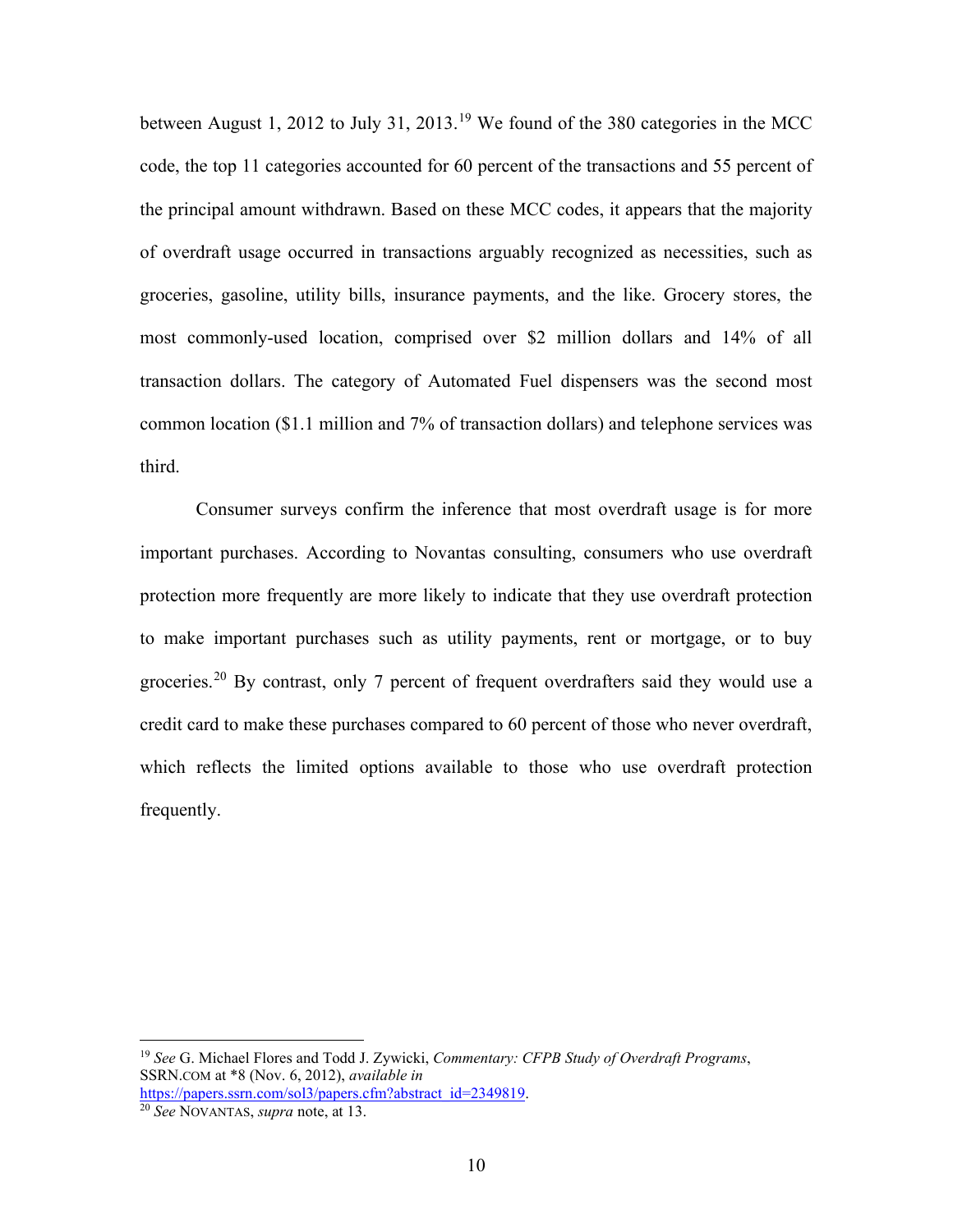

Consumers - especially regular overdraft users - see value in overdrafts, even when knowledgeable of overdraft fees.

The fact that overdraft protection is often used for particularly important payments, such as utilities, rent, groceries, or gasoline, also highlights the flaw in a common criticism of overdraft protection, namely that the median size of transactions covered by overdraft protection are often relatively small compared to the value of the transaction to be covered. But it should be obvious that the dollar value of a particular transaction is at best an imperfect measure of the value of that transaction *to the consumer*. If, for example, a consumer would be unable to buy medicine, baby formula, groceries, or gasoline to get to work, the dollar value of the transaction hardly measures the true value of that service. Similarly, if overdraft protection is used to pay a utility bill, the cost of *not* paying the bill—late fees, possible termination of service, and other fees associated with reinstating ones' account—could far exceed the cost of the unpaid bill itself.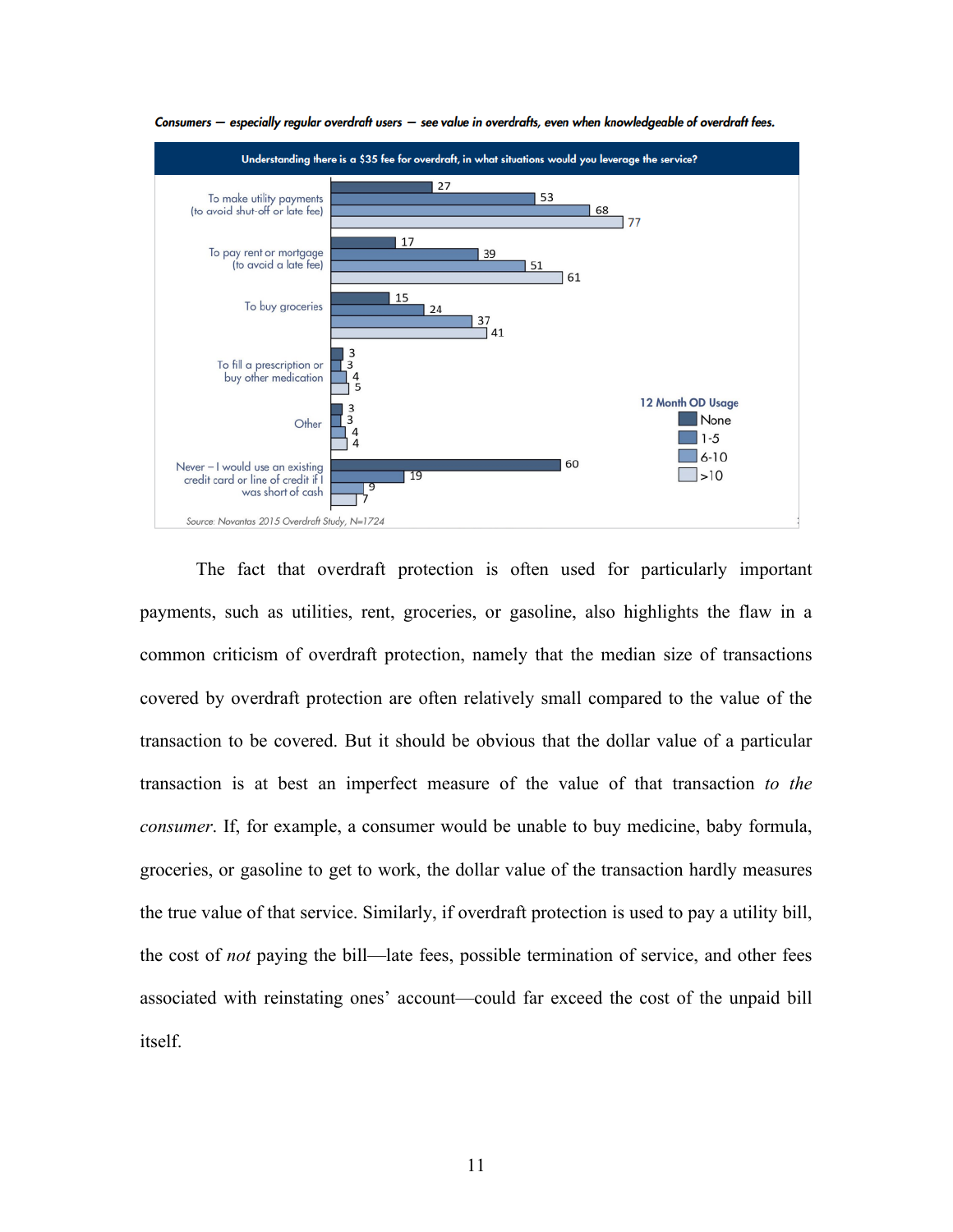Frequent users of overdraft protection are also much more likely to report that the availability of overdraft protection is "extremely" or "somewhat" valuable than those who rarely or never use overdraft protection.<sup>[21](#page-13-0)</sup>

In addition to survey evidence, consumer behavior also reveals the demand that frequent users of overdraft protection place on access to the product. In 2009, the Federal Reserve promulgated amendments to Regulation E, to require consumers to affirmatively "opt-in" to the usage of overdraft protection for ATM and point-of-sale debit transactions.<sup>[22](#page-13-1)</sup> Reports following the issuance of the rule indicated consumers who used overdraft protection most regularly prior to the rule were much more likely to provide opt-in authorization than less-frequent users.[23](#page-13-2) Combined with other data reported above that those who use overdraft protection most frequently monitor their account balances and pending transactions very closely, that they are more likely to use overdraft protection for especially urgent and important expenses, this finding that those who use overdraft protection more frequently opted-in to protection suggests that they do so with a high degree of knowledge of the cost of the service and the alternative options available to them at the time, and that they place a high value on access to overdraft protection.

#### **III. What are the Characteristics of Those Who Use Overdraft Protection?**

The foregoing suggests that consumers who use overdraft protection more frequently place a high value on access to the service and do so in order to make especially urgent and important payments, including the purchase of necessities such as

<span id="page-13-0"></span><sup>21</sup> *See* Zywicki, *Economics and Regulation of Bank Overdraft Protection*, *supra* not[e 5,](#page-5-3) at 1173 (citing findings of 2011 Raddon Financial Group Survey).

<span id="page-13-1"></span> $22$  12 C.F.R.  $$205.17$ .

<span id="page-13-2"></span><sup>23</sup> *See* Zywicki, *Economics and Regulation of Bank Overdraft Protection*, *supra* not[e 5](#page-5-3) (citing data from JP Morgan and Moebs).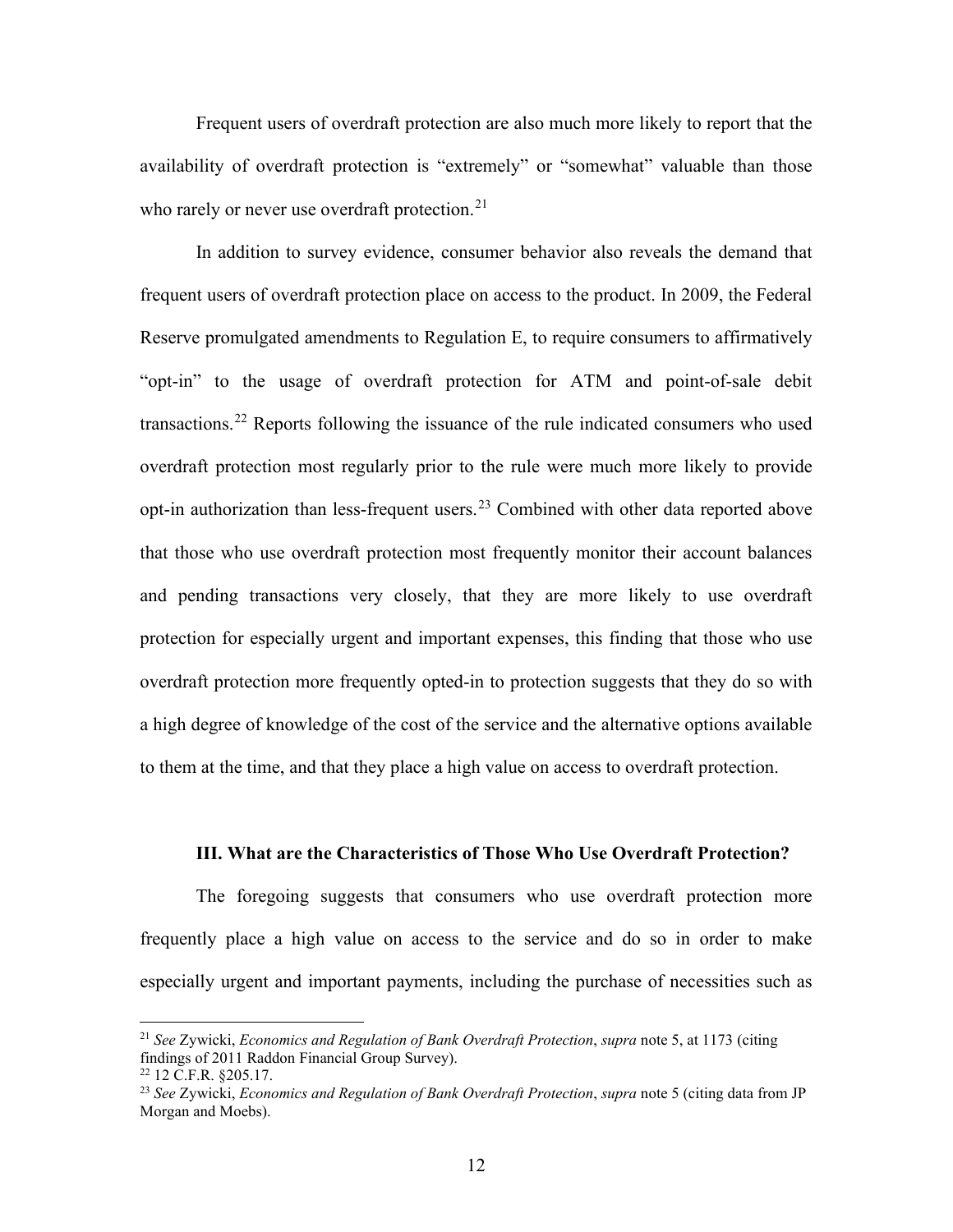groceries and gasoline and for other payments such as utility. Frequent users of overdraft protection also state that they would be much less likely to use a credit card to meet urgent liquidity needs than those who never or rarely use overdraft protection.

An analysis of the economic characteristics of heavy overdraft users illuminates why frequent users of overdraft place such a high value on the service and why they do not use less-expensive alternatives such as credit cards. Frequent users of overdraft protection share two important characteristics that differentiate them from those who rarely or never use overdraft protection: first, they typically have impaired credit and limited access to mainstream types of short-term credit (especially credit cards) and second, they appear to be relatively high-income but have a high need for short-term liquidity as a result of high and relatively unstable volatility in their household budget flows.

## *A. Impaired Credit and Limited Credit Options*

Frequent users of overdraft protection are more likely to have impaired credit and reduced access to alternative forms of credit, such as credit cards. And where these consumers actually have credit cards they are much more credit-constrained and less likely to have available credit lines than others.<sup>[24](#page-14-0)</sup> Finally, while many financial institutions offer the option of linking a consumer's debit account to a savings account or bank line of credit, both of which would be less expensive than usage of overdraft protection, for many heavier users of overdraft protection these options are unrealistic either because of a lack of adequate savings or an inability to be approved for a bank line of credit.

<span id="page-14-0"></span><sup>24</sup> *See* Zywicki, *Economics and Regulation of Bank Overdraft Protection*, *supra* not[e 5,](#page-5-3) at 1172-74.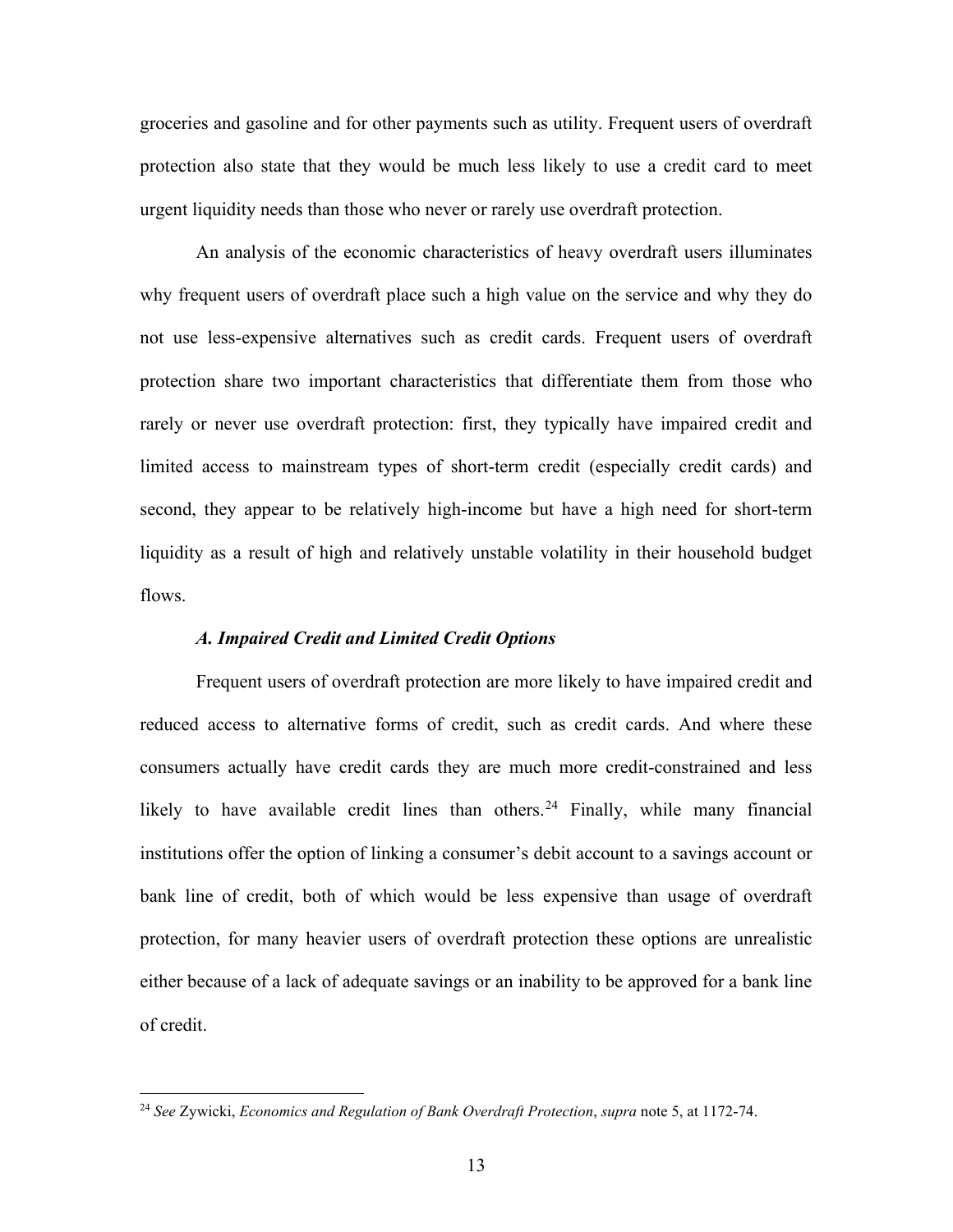As noted, frequent users of overdraft protection are significantly less likely to state that they would use a credit card to meet short-term budget shortfalls than those who never or rarely use overdraft protection. This finding is explained by the relatively poor credit status of most frequent overdrafters and thus their lack of access to alternative short-term credit options.

Surveys of consumer use of overdraft reveal that consumers who use overdraft more frequently are more likely to describe themselves as having low credit quality and limited credit alternatives.<sup>[25](#page-15-0)</sup> According to one survey, only 7% of elevated users of overdraft protection described their credit rating as "excellent" compared to 70% who described their credit rating as "fair" or "poor." By contrast, 74% of non-users of overdraft protection described their credit rating as "excellent" or "good" and only 9% considered their credit rating to be "poor."

More recent research by the CFPB confirms these findings that consumers who rely on overdraft protection more heavily do so in large part because of a lack of access to more attractive and less-expensive options, such as credit cards.<sup>[26](#page-15-1)</sup> Drawing on data pulled from roughly 240,000 accounts, the CFPB found a strong correlation between a consumer's credit score and overdraft usage. For example, consumers with zero overdrafts or non-sufficient funds (NSF) transactions had an average credit score of 747, whereas consumers with 10-20 transactions had a credit score of 585 (borderline deep subprime) and those with 20 or more overdraft/NSF fees had an average credit score of 563 (very deep subprime). $27$ 

<span id="page-15-0"></span><sup>25</sup> *Id.* (summarizing survey by Raddon Financial Group).

<span id="page-15-1"></span><sup>&</sup>lt;sup>26</sup> CONSUMER FINANCIAL PROTECTION BUREAU, DATA POINT: FREQUENT OVERDRAFTERS (Aug. 2017).

<span id="page-15-2"></span><sup>27</sup> *Id.* at 16, Table 2.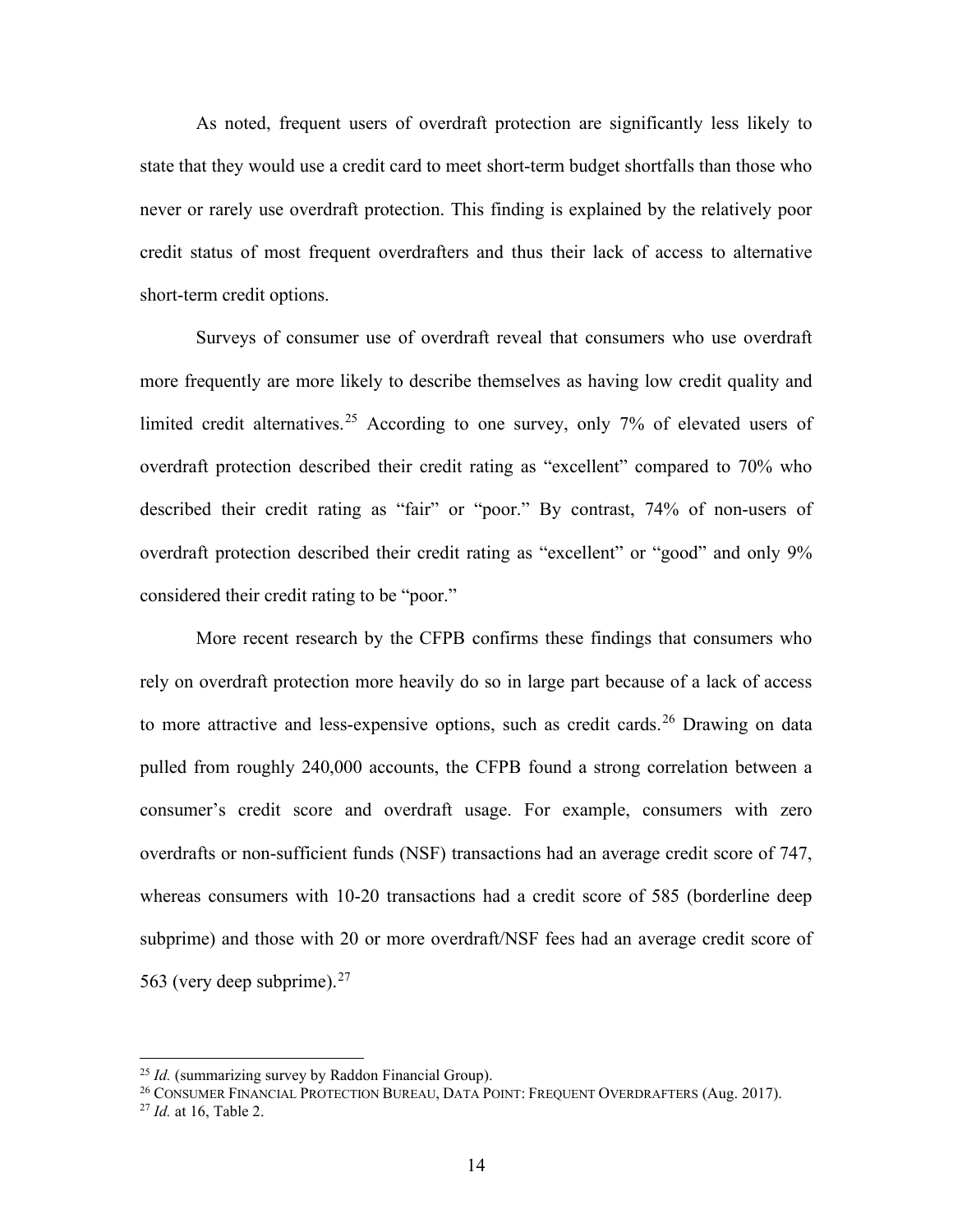The CFPB's findings confirm those of earlier studies that had found that the only accurate predictor of the propensity of a consumer to overdraft is their credit score and all other demographic income is non-predictive, including income.<sup>[28](#page-16-0)</sup>

Consistent with this observation, another study found that 54% of those who selfidentified as having "poor credit" said access to overdraft protection was "extremely important" and they would be "extremely upset" if overdraft protection was eliminated.<sup>[29](#page-16-1)</sup> By contrast of those with "excellent credit," only 18% said that access to overdraft protection was "extremely important' and only 20% said they would be "extremely" upset if it were eliminated. Moreover, 41% of lower-income customers in the survey stated they would be "extremely upset" if access to overdraft protection was eliminated.

Frequent users of overdraft are also much less likely to have credit cards than those who never overdraft: only 49% of those who overdraft more than 20 times per year ("Very Frequent" users) have credit cards and only 57% of those who overdraft 10-20 times per year ("Moderately Frequent"), compared to 87% of those who say they never overdraft ("Non-Overdrafters") and 73% of those who overdraft 1-3 times annually ("Infrequent"). Credit lines are also much more constrained, as Very Frequent users state they have only \$225 of available credit and Moderately Frequent users have \$521. By contrast, Non-Overdrafters have \$14,100 in available credit and Infrequent overdrafters

<span id="page-16-0"></span><sup>28</sup> *See* Zywicki, *Economics and Regulation of Bank Overdraft Protection*, *supra* not[e 5,](#page-5-3) *supra* note, at 1164. Notably, credit scores are only moderately correlated with income and uncorrelated with most other demographic factors. *See* THOMAS A. DURKIN, GREGORY ELLIEHAUSEN, MICHAEL E. STATEN, AND TODD J. ZYWICKI, CONSUMER CREDIT AND THE AMERICAN ECONOMY (2014); *see also* Rachael Beer, Felicia Ionescu, and Geng Li, *Are Income and Credit Scores Highly Correlated?*, FEDS NOTES (Aug. 13, 2018), *available in* [https://www.federalreserve.gov/econres/notes/feds-notes/are-income-and-credit-scores-highly](https://www.federalreserve.gov/econres/notes/feds-notes/are-income-and-credit-scores-highly-correlated-20180813.htm)[correlated-20180813.htm;](https://www.federalreserve.gov/econres/notes/feds-notes/are-income-and-credit-scores-highly-correlated-20180813.htm) FEDERAL RESERVE BOARD, REPORT TO THE CONGRESS ON CREDIT SCORING AND ITS EFFECTS ON THE AVAILABILITY AND AFFORDABILITY OF CREDIT (Aug. 2007), *available in* [https://www.federalreserve.gov/boarddocs/rptcongress/creditscore/differential.htm.](https://www.federalreserve.gov/boarddocs/rptcongress/creditscore/differential.htm) 29 *Id*. (discussing findings of 2011 survey by Baselice & Associates).

<span id="page-16-1"></span>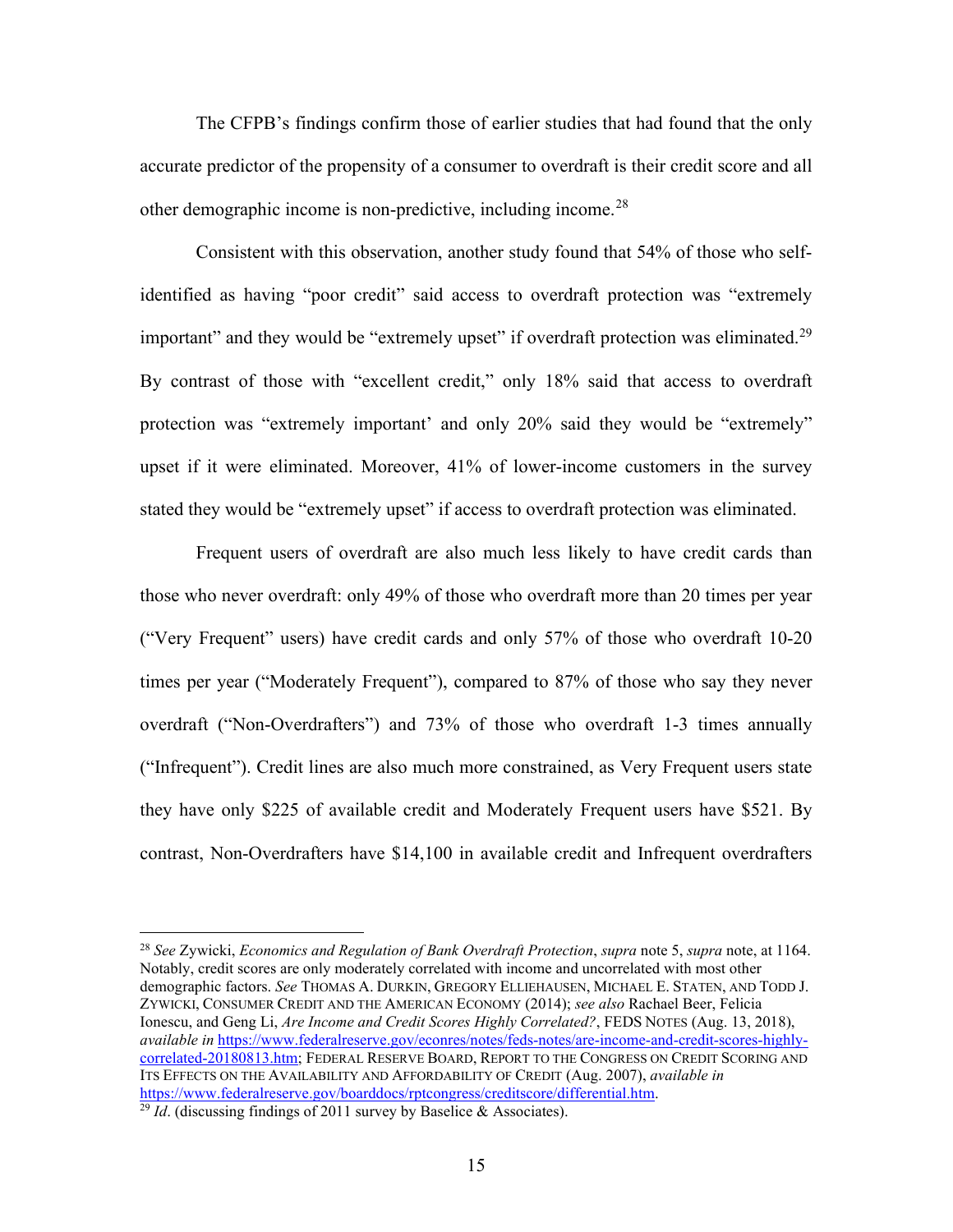have \$3000 in available credit. Very Frequent and Moderately Frequent users are twice as likely to as Non-Overdrafters to have "thin file" credit reports or no credit report at all.

Reducing access to overdraft protection would have a direct negative effect on those who use overdraft protection frequently. As noted, frequent users of overdraft protection use overdraft protection to cover important and urgent expenses for which they have limited alternatives. There is no indication that these are disproportionately lowerincome consumers, but instead appear to be middle income consumers with high budgetary volatility and limited access to credit cards and other sources of credit.

Available evidence suggests that if these consumers were to lose access to overdraft protection, many of them would be forced to turn to payday loans to make ends meet.<sup>[30](#page-17-0)</sup> According to one consumer survey, for example, when asked what they would do if they were unable to use overdraft protection, 24% of elevated users stated they would seek a payday loan.<sup>[31](#page-17-1)</sup> Many other respondents reported they would be unable to get money, which presumably would mean they would be unable to make the desired purchase or would suffer late fees and other penalties associated with the failure to make payments in a timely manner. A survey by the Independent Community Bankers of America also found that although consumers in general would prefer to borrow from friends and family or use a bank line of credit to meet a short-term financial need, those consumers who used overdraft protection more than 4 times in the previous 12 months ranked it first as a preferred source of short-term funds.<sup>[32](#page-17-2)</sup>

<span id="page-17-0"></span><sup>30</sup> *See* Robert L. Clarke and Todd J. Zywicki, *Payday Lending, Bank Overdraft Protection, and Fair Competition at the Consumer Financial Protection Bureau*, 33 REV. OF BANKING AND FIN. LAW 235 (2013- 2014).

<span id="page-17-1"></span><sup>31</sup> *See* Zywicki, *Economics and Regulation of Bank Overdraft Protection*, *supra* not[e 5,](#page-5-3) *supra* note, at 1173.

<span id="page-17-2"></span><sup>32</sup> *See* ICBA, *supra* note [14,](#page-9-2) at 20, Fig. 24.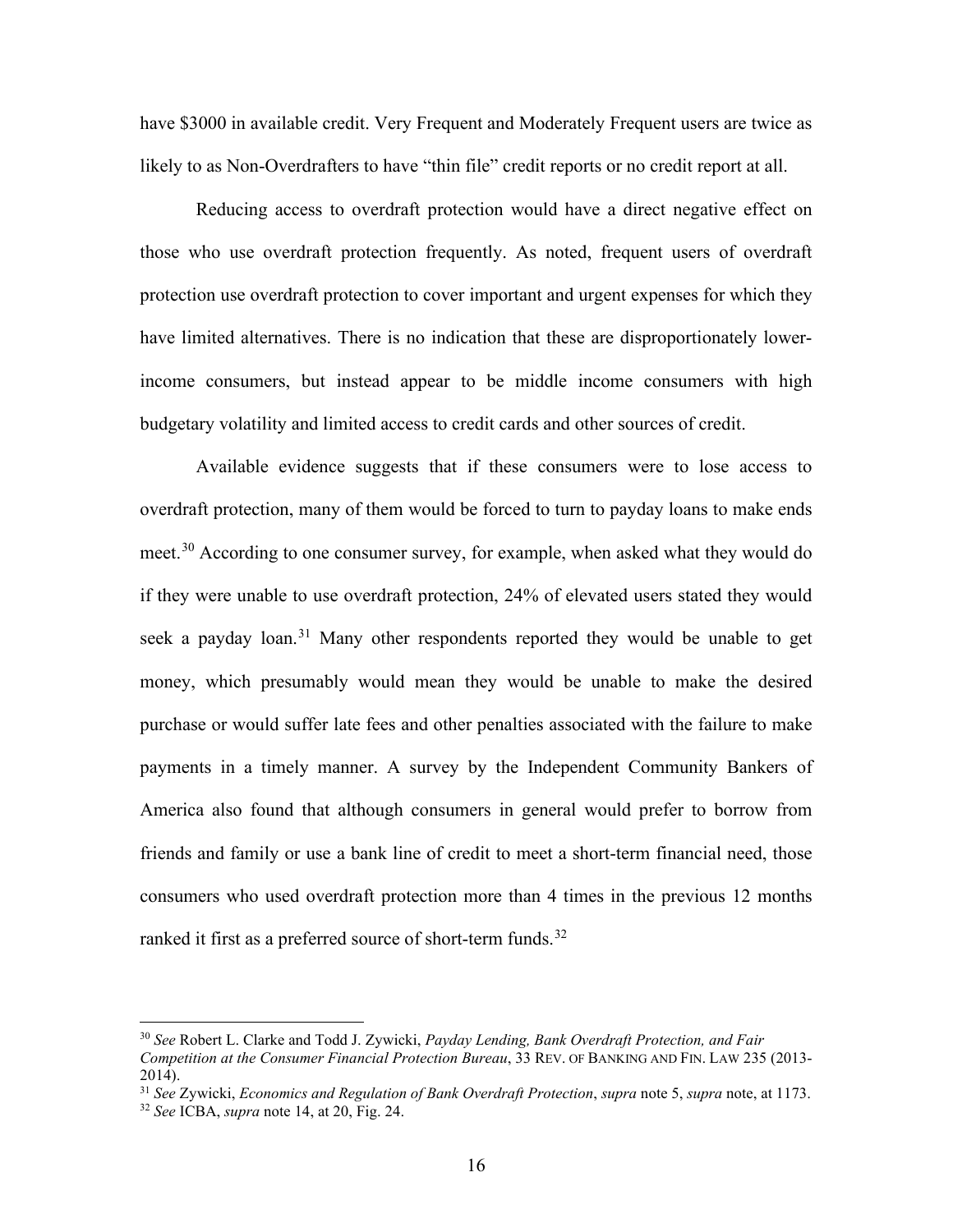Research by Federal Reserve economists Brian Melzer and Donald Morgan identified that for many consumers, overdraft protection and payday loans are close substitutes and that payday loan bans spur consumers to make greater use of overdraft protection.<sup>[33](#page-18-0)</sup> Similarly, Morgan, Strain, and Seblani found that when a state bans payday lending, overdraft revenues (and NSF fees) increase at banks, whereas legalizing payday loans results in a decline bank overdraft fee revenues.<sup>[34](#page-18-1)</sup>

# *B. Frequent Users of Overdraft Protection Have High Budgetary Volatility*

A second characteristic of frequent overdraft users is that they have high budget volutility in terms of the predictability and timing of their debit and credit flows from month-to-month. When combined with their lack of access to readily0available sources of short-term credit such as credit cards, this characteristic suggests that they use overdraft protection as a short-term source of liquidity to ensure that important payments clear rather than being declined for lack of adequate liquidity. More important, there is little evidence that overdraft protection usage is related to income levels generally or that low-income consumers are more likely to use overdraft protection more heavily than higher-income. The findings of several studies generally support these findings.

The CFPB's 2017 Data Point on Frequent Overdrafters revealed findings that when taken as a composite suggest this portrayal of frequent overdrafters is accurate.<sup>[35](#page-18-2)</sup> First, the CFPB report found that Very Frequent overdrafters made more than 4 times as many POS debit card transactions (29) then Non-Overdrafters (4.6) and twice as many as Infrequent users (14.1). But Very Frequent users actually had a *higher* level of average

<span id="page-18-0"></span><sup>33</sup> *See* Brian T. Melzer and Donald P. Morgan, *Competition in a Consumer Loan Market: Payday Loans and Overdraft Credit*, 24(1) J. FIN. INTERMEDIATION 25 (2015).

<span id="page-18-1"></span><sup>34</sup> *See* Donald P. Morgan, Michael R. Strain, and Ihab Seblani, *How Payday Credit Access Affects Overdraft and Other Outcomes*, 44 J. Money, Credit & Banking 519 (2012).

<span id="page-18-2"></span><sup>35</sup> CFPB DATAPOINT: FREQUENT OVERDRAFTERS at 16, Table 2.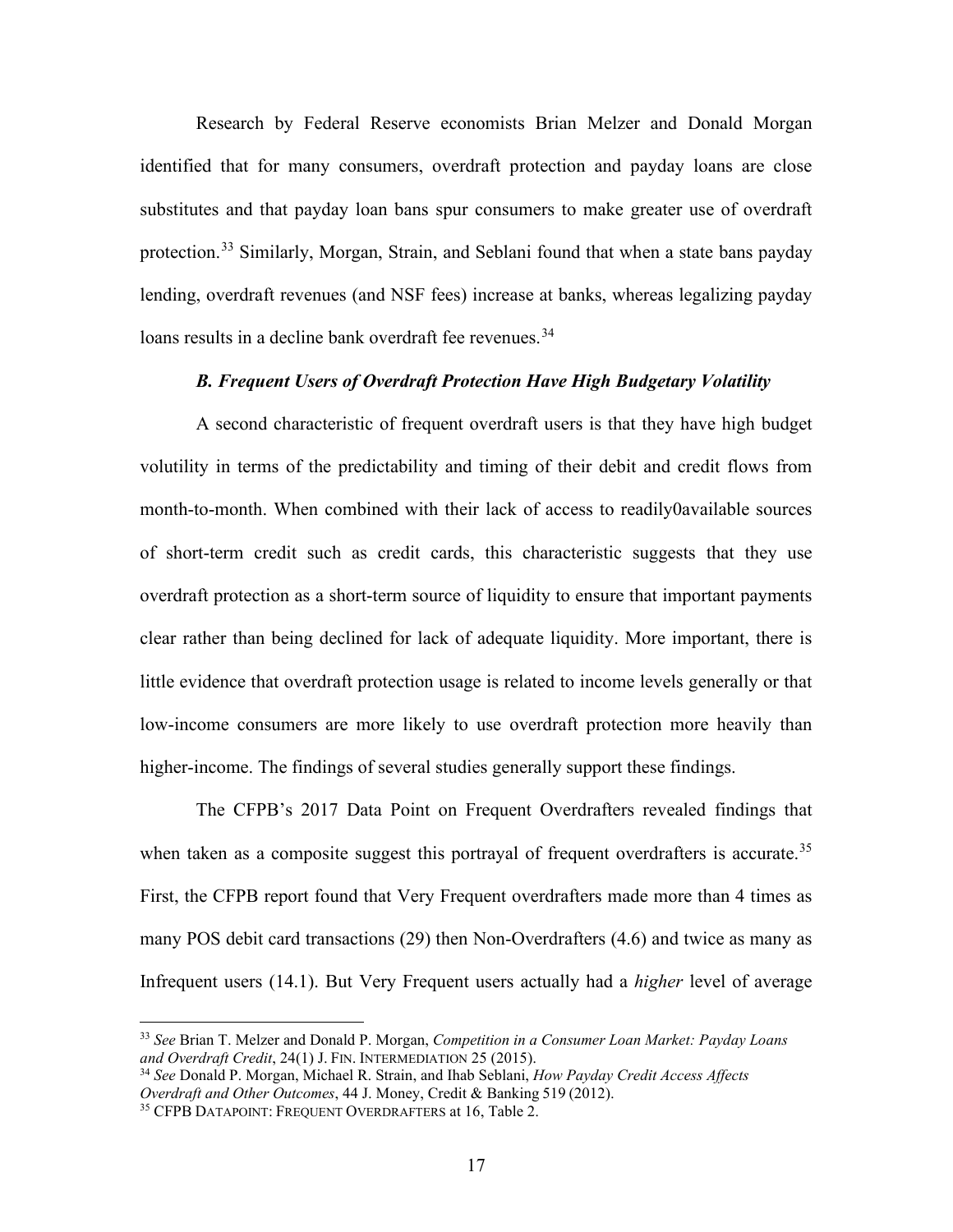monthly deposits (\$2,554) than Non-Overdrafters (\$2,093) and Infrequent users  $($1,726)$ .<sup>[36](#page-19-0)</sup> Despite having higher levels of monthly deposits, however, Very Frequent users had an average end-of-day balance of only \$276, compared to \$1,585 for Nonoverdrafters and \$518 for Infrequent users. The CFPB also found little evidence of correlation between neighborhood income and overdraft usage; for example, the average neighborhood income of Infrequent overdrafters (\$55,936) was similar to that of Moderately Frequent overdrafters (\$54,953) and Very Frequent users (\$54,265).<sup>[37](#page-19-1)</sup>

This high level of transaction activity, high level of deposits, and low average end-of-day balance suggests that those who overdraft most frequently do not do so because they are low-income but because they have a comparatively high level of activity occurring in their accounts, perhaps giving rise to recurrent short-term and unpredictable timing asynchronies between debits and credits for which overdraft protection is the bestavailable option to cover these short-term needs.

Research by Michael Flores confirms the findings of the CFPB's Data Point report.<sup>[38](#page-19-2)</sup> Flores found, contingent on an account having at least one overdraft transaction during the period under investigation, that overdraft usage was highest among those accounts with (1) *higher* levels of monthly deposit amounts but also (2) the *lowest* average monthly balances. For example, households with more than \$5000 in monthly deposits had more than 2-1/2 times as many overdrafts per month (1.5 items versus 0.6) than those with \$500 or less per month and the average number of items rose linearly with increasing income. Accounts with low average monthly balances, however, had a larger number of overdrafts than those with higher average balances. Flores suggests that

<span id="page-19-0"></span><sup>&</sup>lt;sup>36</sup> Moderately Frequent users had an average of \$2,050 per month in deposits.

<span id="page-19-1"></span><sup>37</sup> CFPB DATAPOINT: FREQUENT OVERDRAFTERS, *supra* note.

<span id="page-19-2"></span><sup>38</sup> *See* Flores, *Assessment of Overdraft Protection*, *supra* note.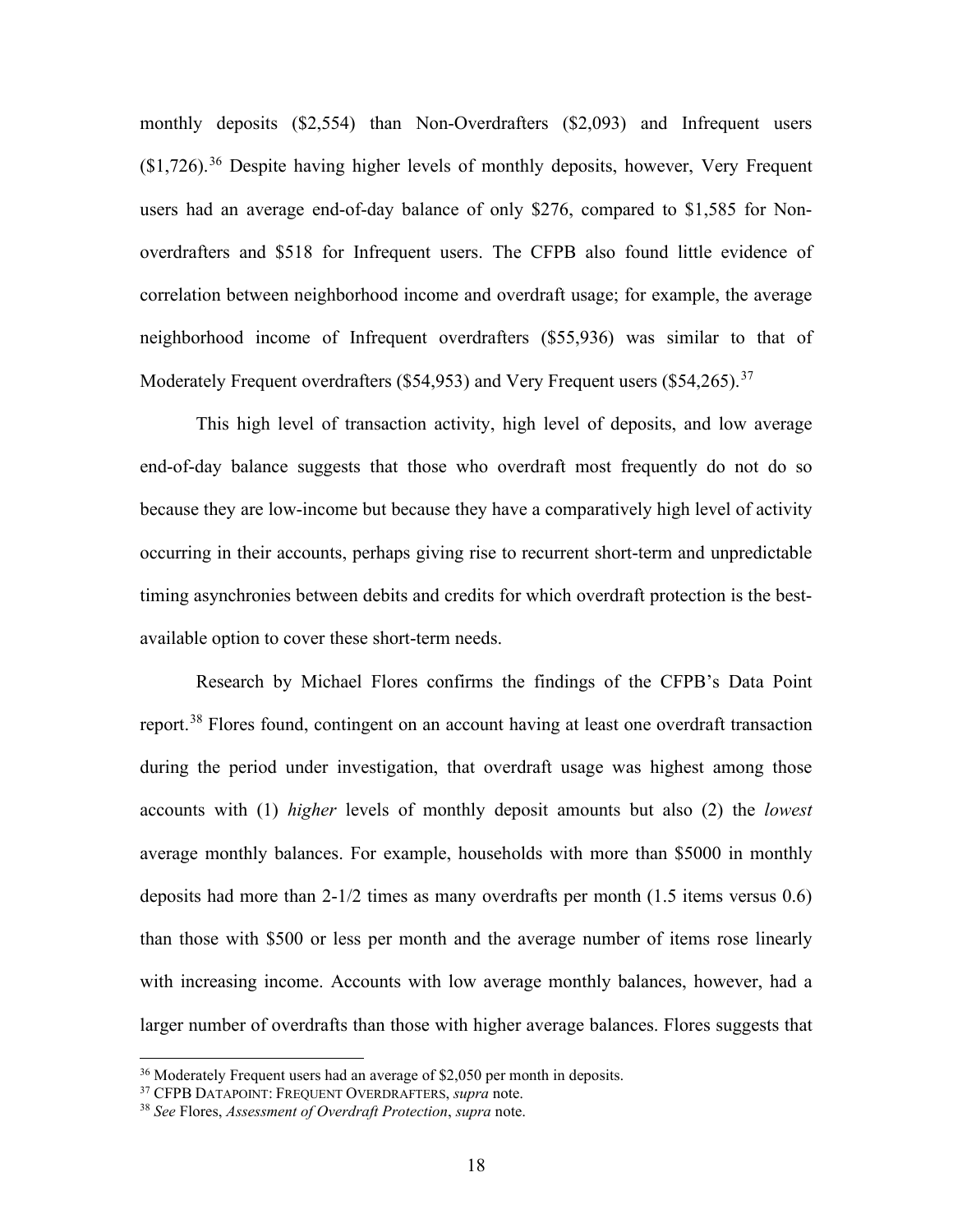this relationship between high monthly deposits, low average monthly balances, and high usage of overdraft protection might reflect rational usage of overdraft protection by middle-income households to deal with budgetary volatility and resulting short-term misalignments of income and expenses from month to month. Like the CFPB, Flores finds no evidence that lower-income households (as proxied by size of average monthly deposits) incur a disproportionate percentage of overdrafts and also finds that lowerincome households were more likely to have overdraft fees waived than higher-income households. Finally, Flores found that, on average, lower income accounts are less likely to opt-in to POS and ATM overdraft protection than higher-income accounts and more likely to have more POS and ATM transactions declined paid into overdraft protection than higher-income households, which suggests that banks are not disproportionately approving transactions by lower-income consumers to exploit or "feast" on their lowerincome circumstances.

# *C. Frequent Users of Overdraft Protection Have Limited Alternative Sources of Short-Term Liquidity*

As noted, frequent users of overdraft protection have limited access to credit cards and even where they have credit cards, they have less credit available on them. Frequent users of overdraft protection are also less likely to have access to other sources of liquidity, such as linked savings accounts or lines of credit than consumers that do not use overdraft.

For example, according to a consumer survey by the Raddon Financial Group, when bank customers were asked where they would get access to short-term credit if needed, 56% of non-users of overdraft protection said they would simply transfer the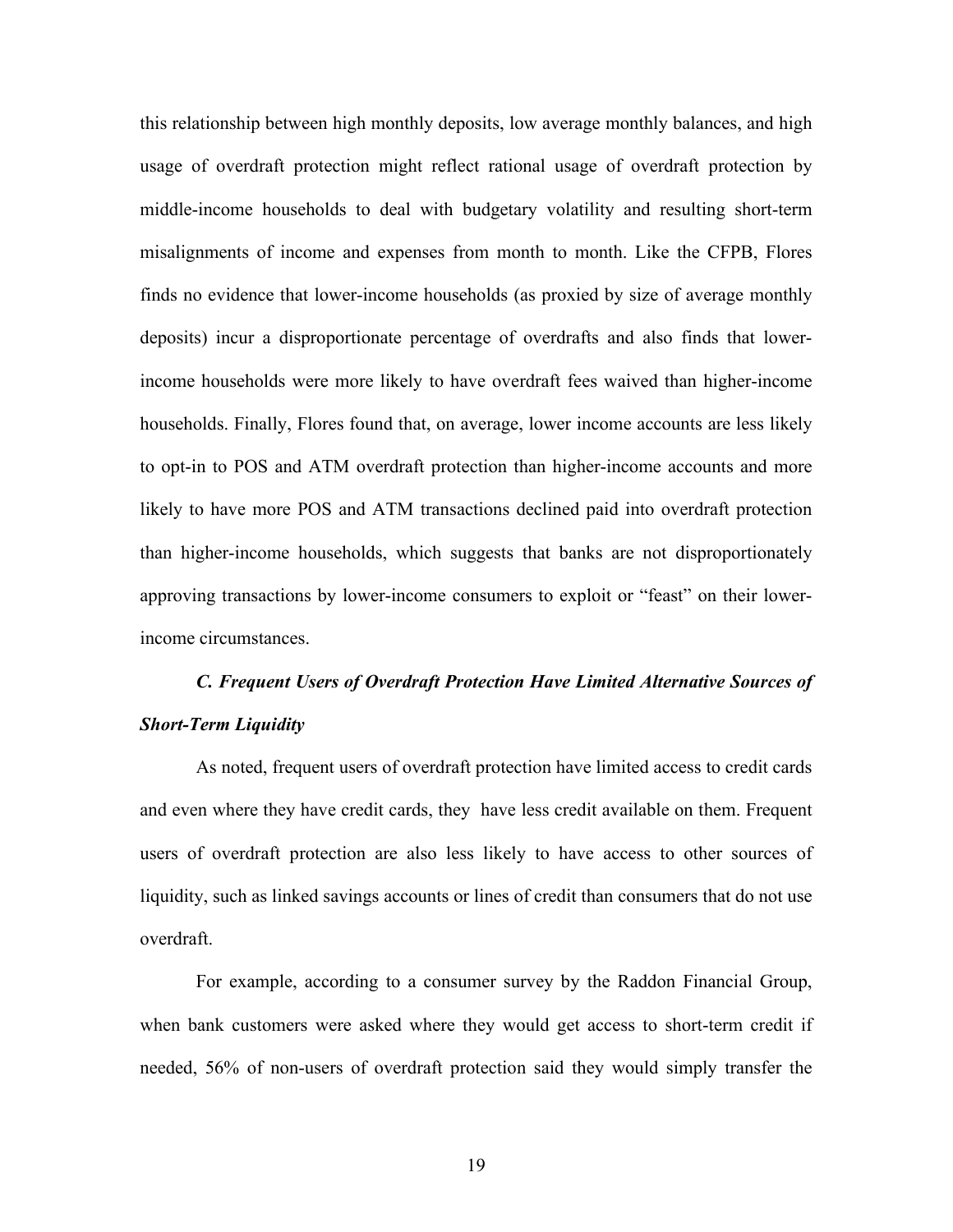money from another account, presumably a savings account. By contrast, only 13% of elevated users of overdraft protection said they would do so, presumably reflecting the fact that they have no other accounts available.<sup>[39](#page-21-0)</sup> Moreover, while in theory bank consumers who are unable to get a credit card could apply for a tied bank line of credit, many elevated users of overdraft protection would be unable to be approved.<sup>[40](#page-21-1)</sup>

## *D. Summary: Characteristics of Frequent Users of Overdraft Protection*

This composite picture of frequent users of overdraft protection suggests that they use the product because they have a high demand for short-term liquidity because of budgetary volatility and a high demand for overdraft protection because of highlyconstrained access to alternative sources of short-term liquidity. Indeed, as will be discussed below, if frequent overdrafters were to face reduced access to the product they would likely incur more NSF fees (which could be more expensive in total cost than overdraft protection once late and penalty fees are included) and declined payments or be forced to increase their use of payday loans. By contrast, there is little evidence that overdraft protection is designed to exploit lower-income consumers.

More important, simply reducing access to overdraft protection will not magically alleviate the underlying economic factors that lead consumers to use overdraft protection nor will it magically increase their access to other types of short-term liquidity such as credit cards. This point is especially salient in light of other regulatory and other issues that in recent years have actually resulted in reduced access and higher prices on credit cards for subprime consumers, thereby leading to increased reliance on products such as

<span id="page-21-1"></span><span id="page-21-0"></span><sup>39</sup> Zywicki, *Economics and Regulation of Bank Overdraft Protection*, *supra* note [5,](#page-5-3) at 1173 (summarizing findings of Raddon Financial Group survey). <sup>40</sup> *Id.*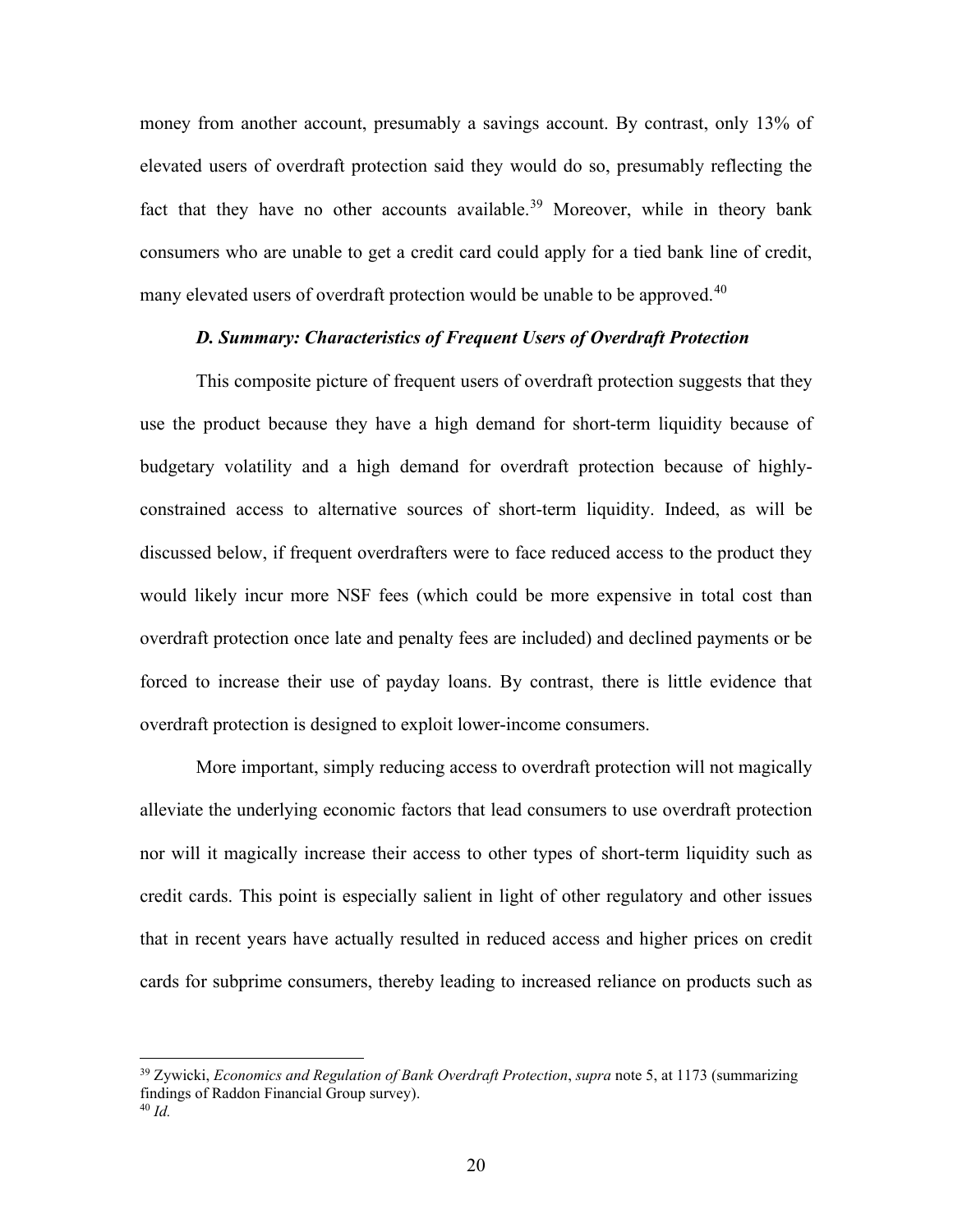overdraft protection, payday loans, and installment loans from personal finance companies.<sup>[41](#page-22-0)</sup>

### **IV. Impact of New Restrictions on Overdraft Protection for Small Banks**

Available evidence suggests that community banks are much more dependent on the revenues generated by overdraft protection than larger banks. As a result, any initiative that dramatically reduces revenues from overdraft programs, such as strict limits on the number of overdraft transactions per year or price caps on the permissible amounts that can be charged for overdraft protection services, will likely harm smaller banks disproportionately relative to larger banks and force them to seek out new sources of revenue that could erode their already-tenuous competitive position versus larger banks. In turn, by further tilt the competitive playing field against smaller banks consumers will suffer from reduced choice and competition.

Large, diversified consumer mega-banks offer multiple lines of products and services from which they can generate revenues, such as wealth and investment advisors, monthly maintenance fees, and an array of product offerings such as credit cards, car loans, insurance, and mortgages. But offering such a wide array of products and services requires certain scale economies in expertise, regulatory compliance, and other up-front investments in personnel and process. As a result, community banks typically offer a smaller array of products and services and lack the scale and expertise to diversity their revenue streams by easily adding new product lines.<sup>[42](#page-22-1)</sup> As a result, regional and

<span id="page-22-0"></span><sup>41</sup> *See* CFPB TASKFORCE REPORT, *supra* not[e 4,](#page-5-2) at Chapter 10.

<span id="page-22-1"></span><sup>42</sup> *See* Justin Ho, *As Big Banks Lower Overdraft Fees, Smaller Banks Mull Their Options*, MARKETPLACE.ORG (Jan. 12, 2022), *available in* [https://www.marketplace.org/2022/01/12/big-banks](https://www.marketplace.org/2022/01/12/big-banks-lower-overdraft-fees-small-banks-mull-their-options/)[lower-overdraft-fees-small-banks-mull-their-options/.](https://www.marketplace.org/2022/01/12/big-banks-lower-overdraft-fees-small-banks-mull-their-options/)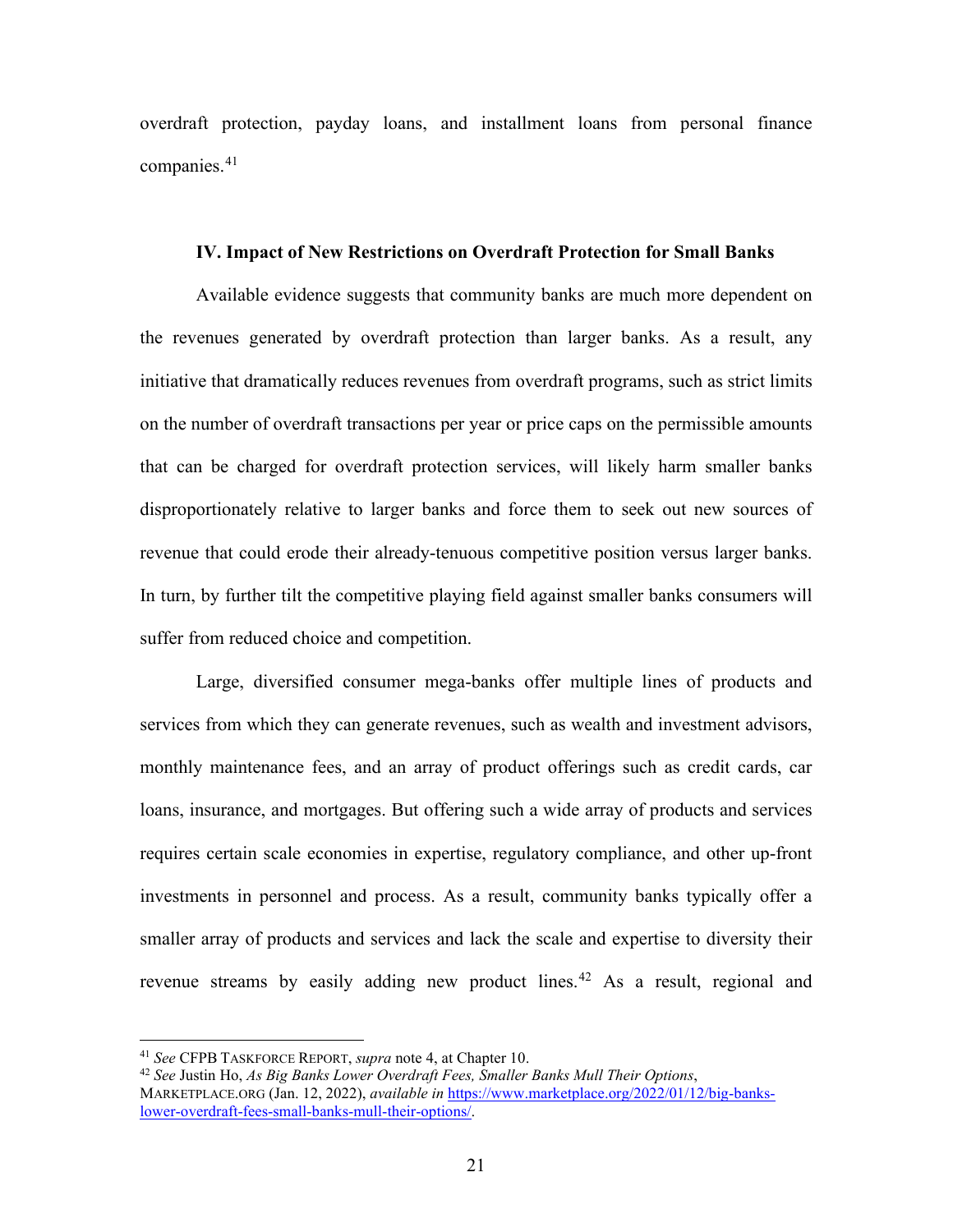<span id="page-23-0"></span>community banks are generally more reliant on revenue generated by overdraft fees than large banks.<sup>[43](#page-23-1)</sup> Moreover, in the wake of Dodd-Frank, many smaller banks actually discontinued some revenue-generating product lines, notably mortgages, in response to the elevated regulatory cost, complexity, and potential liability associated with offering those products.<sup>[44](#page-23-2)</sup>

Examining FDIC data in 2013, Michael Flores and I confirmed this conventional understanding, finding that smaller banks were more than twice as dependent on overdraft protection revenues as a share of their net operating income than larger banks.<sup>[45](#page-23-3)</sup> As noted, this seems to still be the case today.  $46$ 

Moreover, even if smaller banks could defray reduced revenues from operating overdraft programs by imposing new fees, such as monthly maintenance fees, they could do so only by putting at risk their competitive position, which rests on continuing to offer free checking. For example, following the enactment of the Durbin Amendment as part of Dodd-Frank, large banks responded by substantially curtailing access to free checking and raising bank fees substantially.[47](#page-23-5) Community banks and credit unions below the Durbin Amendment's \$10 billion asset threshold, by contrast, have seen some erosion in debit card fee revenue, but much less so than larger banks. As a result, smaller banks have been able to continue offering free checking accounts at a much higher rate than

<span id="page-23-1"></span><sup>43</sup> *See* Max Reyes, *Dimon Took Heat by Regional Banks Rely More on Overdraft*, BLOOMBERG.COM (June 1, 2021), *available in* [https://www.bloomberg.com/news/articles/2021-06-01/dimon-took-heat-but](https://www.bloomberg.com/news/articles/2021-06-01/dimon-took-heat-but-regional-banks-rely-most-on-overdraft-fees)[regional-banks-rely-most-on-overdraft-fees;](https://www.bloomberg.com/news/articles/2021-06-01/dimon-took-heat-but-regional-banks-rely-most-on-overdraft-fees) Aaron Klein, *A Few Small Banks Have Become Overdraft Giants*, BROOKINGS (Mar. 1, 2021), *available in* [https://www.brookings.edu/opinions/a-few-small-banks-](https://www.brookings.edu/opinions/a-few-small-banks-have-become-overdraft-giants/)

<span id="page-23-2"></span><sup>&</sup>lt;sup>44</sup> See Todd Zywicki, *Dodd-Frank at Five Years: Implications for Consumers and the Economy*, 34(11) BANKING AND FIN. SERVS. POL'Y REPORT 1 (2015).

<span id="page-23-3"></span><sup>45</sup> *See* Flores and Zywicki, *Commentary on CFPB Report*, *supra* not[e 16.](#page-10-3) 46 *See supra* note [43](#page-23-0) and accompanying text.

<span id="page-23-4"></span>

<span id="page-23-5"></span><sup>47</sup> *See* Todd Zywicki, Julian Morris, and Ben Sperry, *Credit Cards and the Reverse Robin-Hood Fallacy: Do Credit Cards Rewards Really Steal from the Poor and Give to the Rich?*, 41(3) BANKING AND FIN. SERVS. POL'Y REPORT 1 (2022).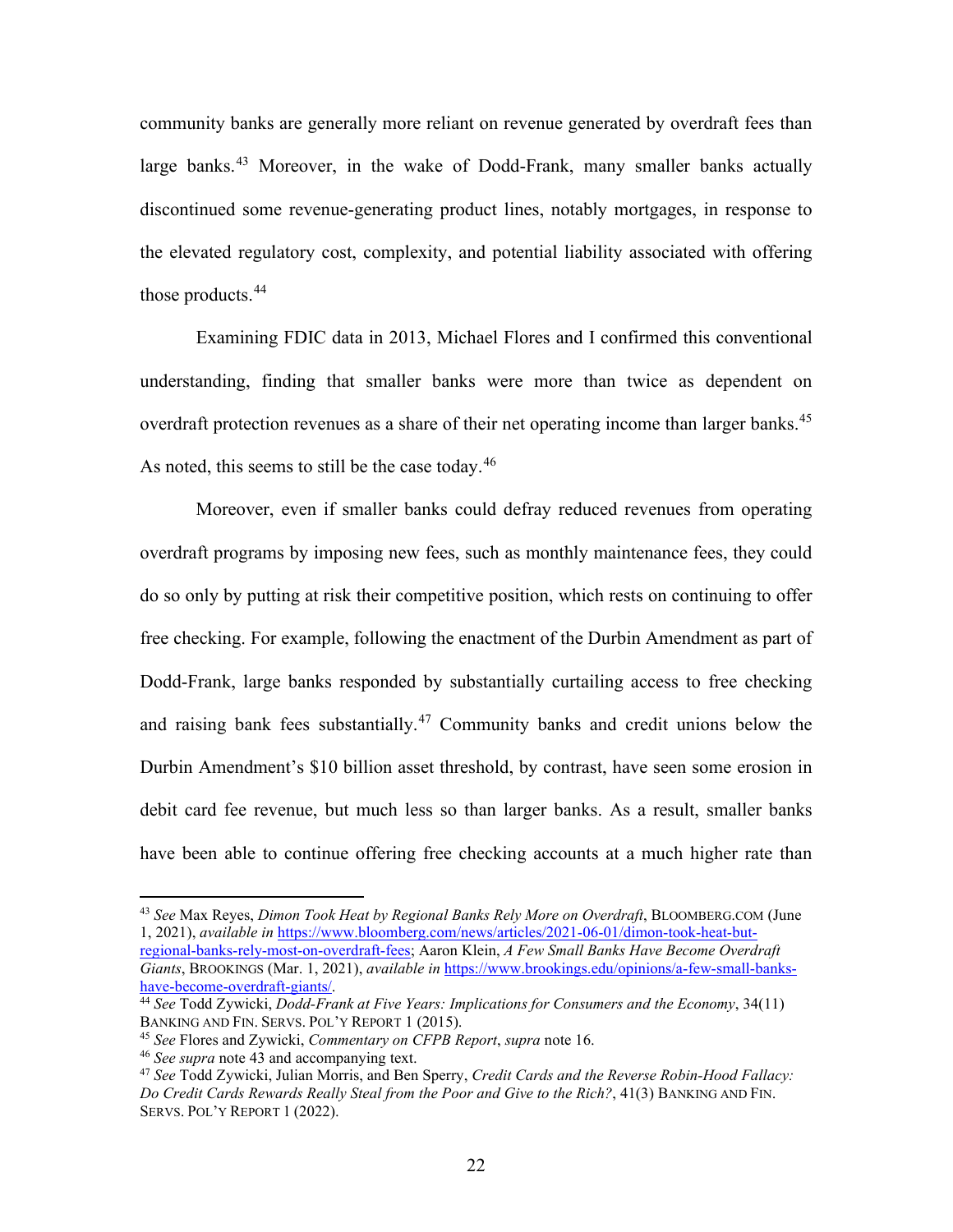larger banks.<sup>[48](#page-24-0)</sup> Any erosion to other revenue streams, however, would dramatically increase the pressure on small banks to reduce access to free checking and increase account fees generally, thereby dramatically reducing the value of this competitive advantage. Thus, contrary to conventional wisdom, new restrictions on overdraft protection would likely have a much larger negative impact on smaller financial institutions and their customers than larger ones, which are less reliant on overdraft fee revenues generally and which can turn to a larger source of alternative revenue lines to offset lost overdraft fee income.

**V. Reducing Access to Overdraft Protection Would Increase the Cost of Bank Accounts for Many Consumers, Force Many Consumers to Rely on More-Expensive Alternatives, and Reduce Access to Bank Accounts**

As noted, reduced access to overdraft protection, such as by fee limits or caps on the number of overdrafts a consumer could use, will impose direct harm on many of those consumers who rely on overdraft protection to cover payments. But available evidence indicates that many other consumers would also be harmed by new restrictions on overdraft protection programs, most notably lower-income consumers and those traditionally excluded from the financial system.

As with any other consumer financial product, payments made through overdraft protection run some risk of subsequent non-payment and eventual chargeoff.<sup>[49](#page-24-1)</sup> Moreover, predicting which consumers will default on their overdraft advances can be very difficult; indeed, many chargeoffs occur from "hit-and-run" consumers who open a new bank

<sup>48</sup> *Id.*

<span id="page-24-1"></span><span id="page-24-0"></span><sup>49</sup> *See* CFPB DATAPOINT: FREQUENT OVERDRAFTERS, *supra* note.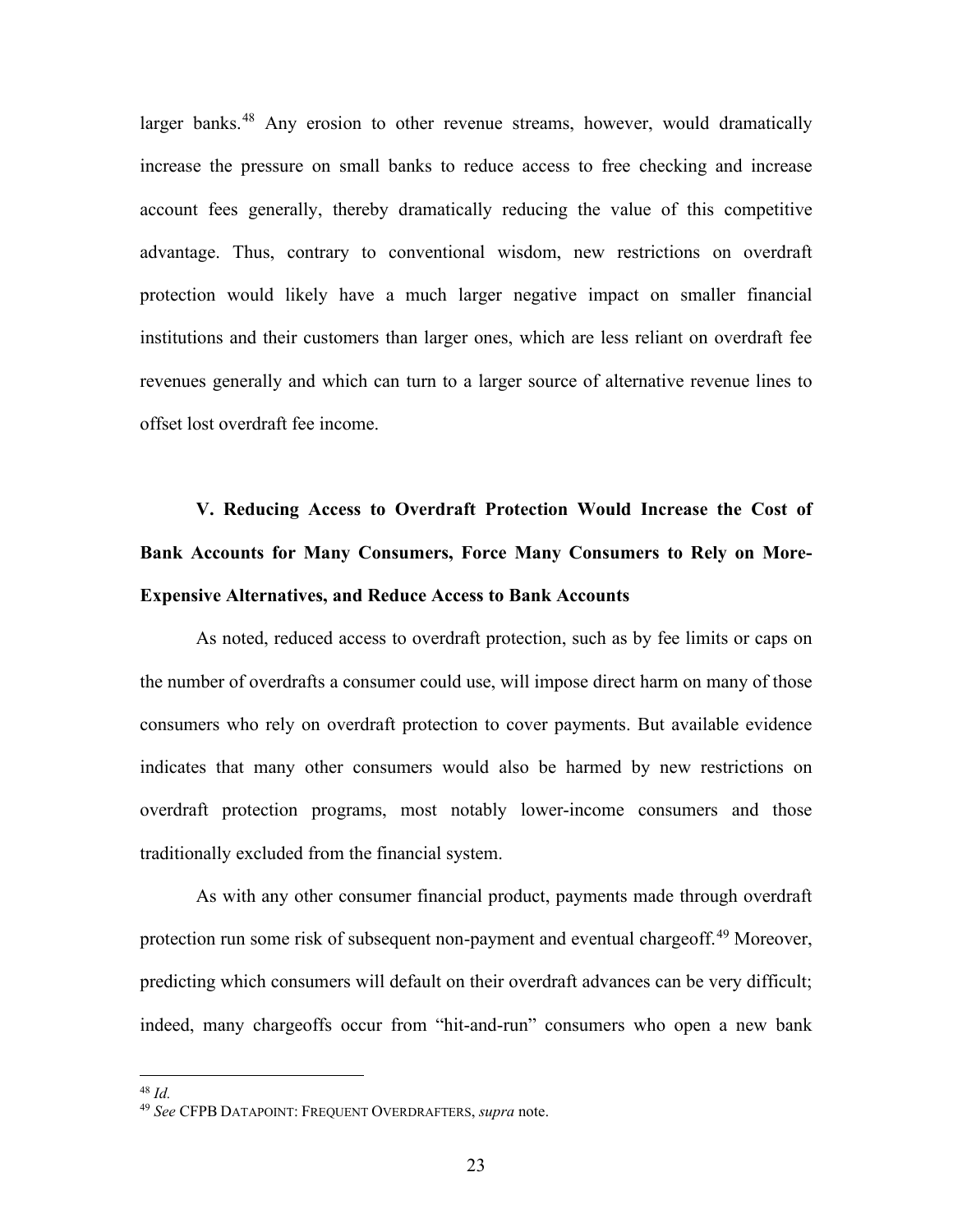account (perhaps fraudulently) and max out their overdraft protection limit and then close the account while making no effort to repay the amount advanced.<sup>[50](#page-25-0)</sup> Financial institutions will then be forced to cover those advances through fees generated by other consumers.

As a result, if regulators place price ceilings on the maximum permissible fee that can be assessed for an overdraft advance (such as \$10), financial institutions will be likely to respond either by reducing access to overdraft protection services to a more limited subset of consumers (perhaps returning to the era where overdraft protection was largely a privilege of more elite customers) or reducing the allowable amount of the size of the line available to consumers to access through overdraft protection.

<span id="page-25-3"></span>Indeed, a recent paper by Dlugosz, Melzer, and Morgan, confirms this prediction.<sup>[51](#page-25-1)</sup> They found that federal preemption of state price ceilings on the size of the permissible fees that could be charged for overdraft protection transactions led to higher average fees on overdraft transactions but also a willingness to cover a larger number of payments (prior to which they were more likely to dishonor payments) and returned check rates fell by 10%, resulting in fewer bounced checks and accompanying NSF and related fees.

But limits on overdraft protection would be likely to have adverse effects not just for those who use overdraft protection but for other consumers as well, including those who never use overdraft protection.<sup>[52](#page-25-2)</sup> This is for several reasons. First, as noted above, fees generated by overdraft protection programs provides a revenue line for financial institutions, especially smaller ones. Eliminating or substantially reducing revenues from

<span id="page-25-0"></span><sup>50</sup> *See* Zywicki, *Economics and Regulation of Bank Overdraft Protection*, *supra* not[e 5.](#page-5-3)

<span id="page-25-1"></span><sup>51</sup> Jennifer L. Dlugosz, Brian T. Melzer, and Donald P. Morgan, *Who Pays the Price? Overdraft Fee Ceilings and the Unbanked*, working paper (Apr. 15, 2021).

<span id="page-25-2"></span><sup>52</sup> *See* Zywicki, *Economics and Regulation of Bank Overdraft Protection*, *supra* not[e 5,](#page-5-3) at 1179.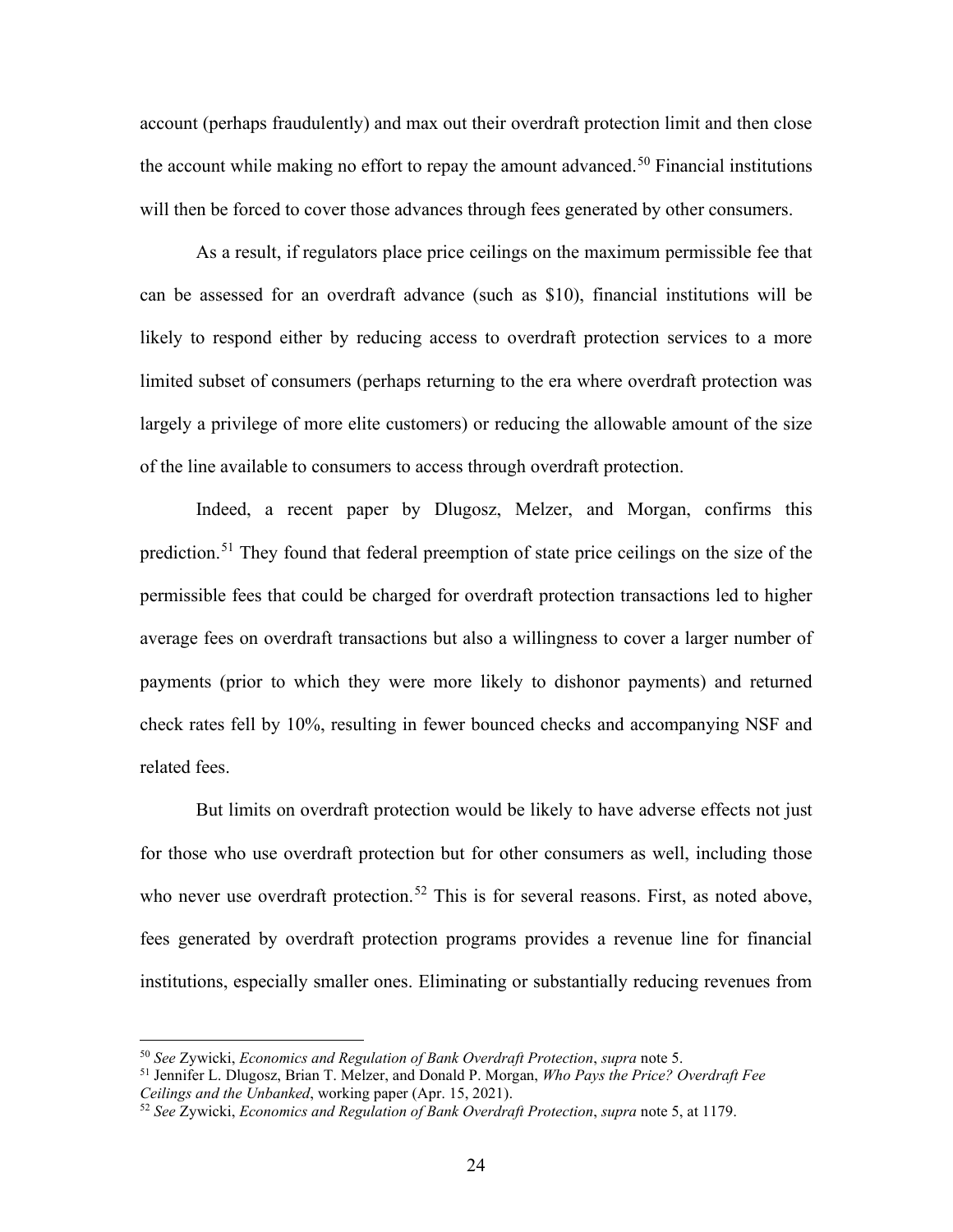overdraft protection will require those institutions to look elsewhere for operating revenue, such as by charging higher monthly maintenance fees or fees for other services, which will be expected to harm lower-income households more than higher-income households. Second, overdraft protection serves a type of insurance that consumer payments will clear, rather than resulting in bounced checks or other dishonored payments. Thus, absent access to overdraft protection, consumers will need to maintain larger precautionary balances to ensure that payments do not bounce. This too will be likely to negatively impact lower-income consumers as well. Empirical evidence tends to confirm both of these concerns.

For example, consider the market response to Fed's rulemaking in 2009 to require consumers to opt in to overdraft protection for ATM and POS debit card transactions. According to one economic analysis, "within days" of the Fed's announcement of the new rule, banks started scaling back access to free checking, imposing new fees and eliminating services for consumers.<sup>[53](#page-26-0)</sup> The percentage of consumer accounts eligible for free checking fell eleven percentage points—from 76% in 2009 to 65% in 2010—which amounts to approximately twenty million accounts.

Dlugosz, Melzer, and Morgan found that when price controls on overdraft fees for national banks were relaxed following preemption, checking account ownership by lowincome households (defined as the bottom quintile of households) rose by 4 percentage points in affected states relative to others, which they note corresponds to a 10% increase

<span id="page-26-0"></span><sup>53</sup> *See* David S. Evans, Robert E. Litan, & Richard Schmalensee, *Economic Analysis of the Effects of the Federal Reserve Board's Proposed Debit Card Interchange Fee Regulations on Consumers and Small Businesses*, BOARD OF GOVERNORS OF THE FEDERAL RESERVE (Feb. 22, 2011), *available in* [https://www.federalreserve.gov/SECRS/2011/March/20110308/R-1404/R-](https://www.federalreserve.gov/SECRS/2011/March/20110308/R-1404/R-1404_030811_69120_621655419027_1.pdf)[1404\\_030811\\_69120\\_621655419027\\_1.pdf.](https://www.federalreserve.gov/SECRS/2011/March/20110308/R-1404/R-1404_030811_69120_621655419027_1.pdf)